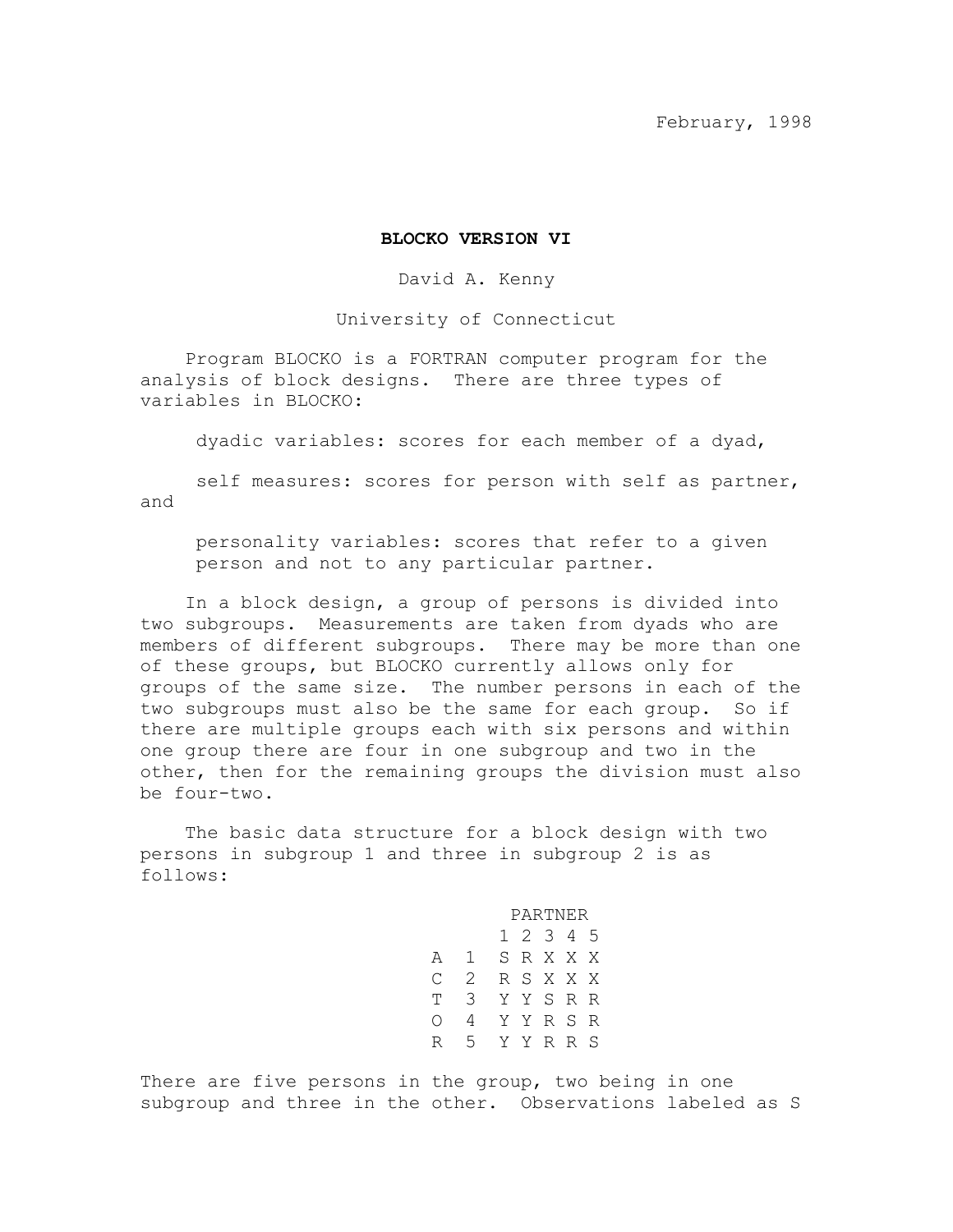are self measures and observations labeled as R are not part of the block design but may have been collected. The observations labeled X and Y are present in the symmetric and asymmetric block designs. The variance components are estimated separately for the asymmetric design and are combined in the symmetric design. In the half block design only the X observations have been measured. There are then three different types of block designs: symmetric block, asymmetric block, and half block. In most applications of the program, one will have a symmetric block design.

In terms of data input the data can either be inputted in block or round robin form. In round robin input the Rs, Ss (they may be blanks), Xs, and Ys are inputted. With round robin input, the Rs are read even though the data are not analyzed. In block input the Xs and Ys (and maybe the Ss) are inputted. If the half block design is analyzed, only the Xs are inputted (and maybe the Ss).

The basic setup for BLOCKO is

 title record problem record label record(s) for dyadic variables label record(s) for personality variables (optional) construct designation record (optional) correlated indicator record (optional) label record for constructs (optional) reversal record (optional) input format record(s) second input format record(s) (optional) reorder record(s) for group 1 (optional) deletion record(s) for group 1 (optional) reorder and deletion record(s) for remaining groups (optional)

## **Running BLOCKO on a Personal Computer**

To run BLOCKO on an IBM compatible computer, use WINBLOCKO. It will crate a setup that contains the title, problem, variable names, labels, and format records. The second file is the data file.

Consider the Warner, Kenny, and Stoto (1979) data. The data file might be located in a file called C:WARN.DAT. The user would create a file called C:WARN.SET that would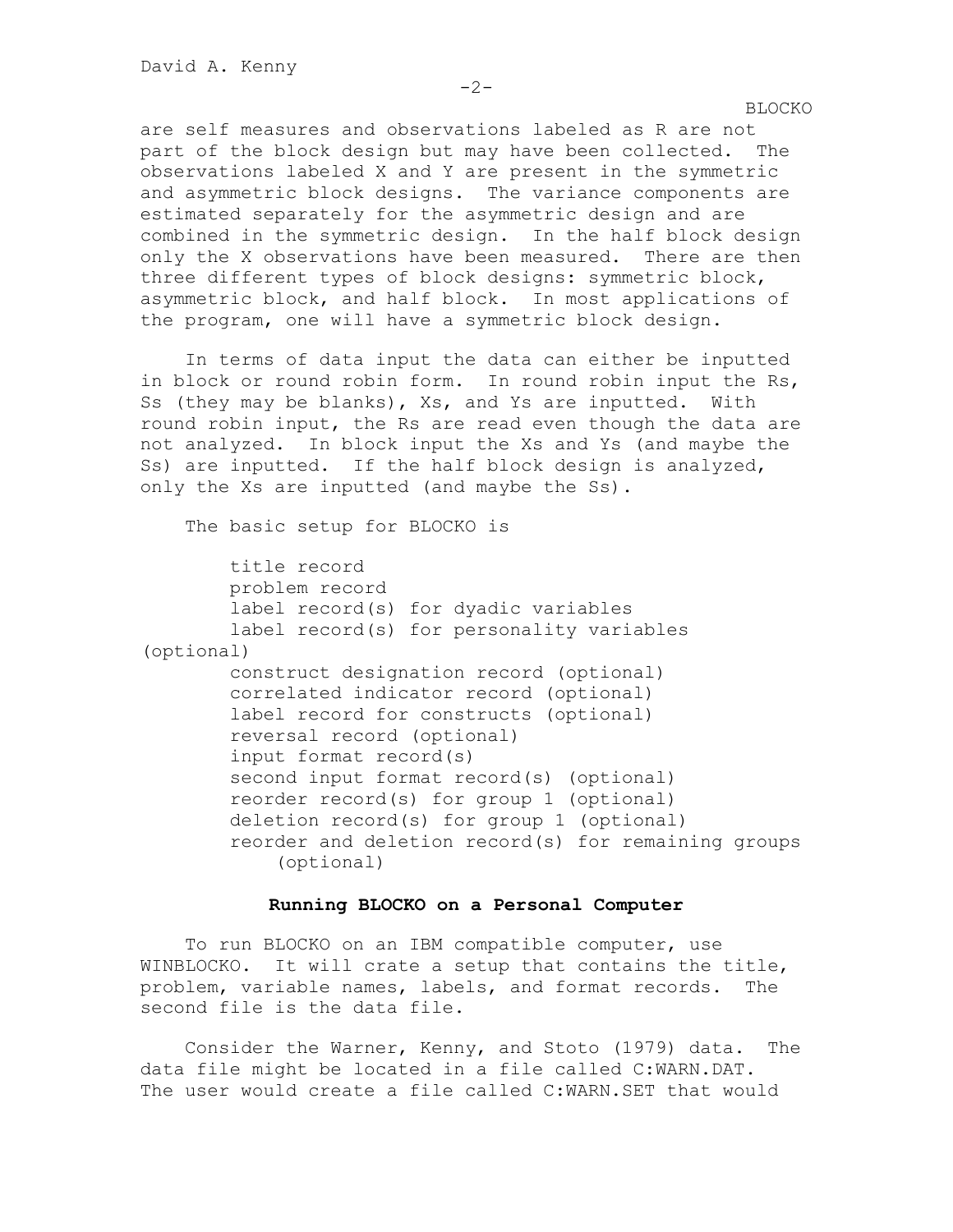contain the control record for BLOCKO. Imagine that the user wants the output to be put on a disk to a file called A:WARN.OUT. The user would then create the following three-line file, called perhaps BLOCKO.SET:

C:WARN.SET C:WARN.DAT A:WARN.OUT

When prompted for the file with I/O instructions, the user types BLOCKO.SET. The order of files in BLOCKO.SET cannot be changed. If the user inadvertently made C:WARN.DAT the last line in the file, BLOCKO would write over the data file. Note that WINBLOCKO can create do all of this.

If the covariance matrices are outputted (see below, Problem Record, column 12, option 4), the name of a fourth file must be included. Also if a file of estimated actor and partner effects is desired (Problem Record, column 23, option 1), another file name is needed. If covariances matrices are outputted, the file of actor and partner effect estimates file is the fifth file, otherwise it is the fourth.

If the run is not completed, the user should check the output file or A:WARN.OUT, as BLOCKO may indicate the user error. The data file contains only raw data. If a new drop subjects record or format record is needed for each group, these records are included in the output setup file.

#### **Description of Control Records**

*Title record*

descriptive information column 1-64 if the asymmetric block or half-block design is used (blank otherwise) name of subgroup 1 column 65-72 name of subgroup 2 column 73-80

*Problem record*

 column 1-2 number of subjects in subgroup 1 (max = 20) column  $3-4$  number of subjects in subgroup 2 (max = 20) (The division of subjects into subgroups must be the same for all groups.)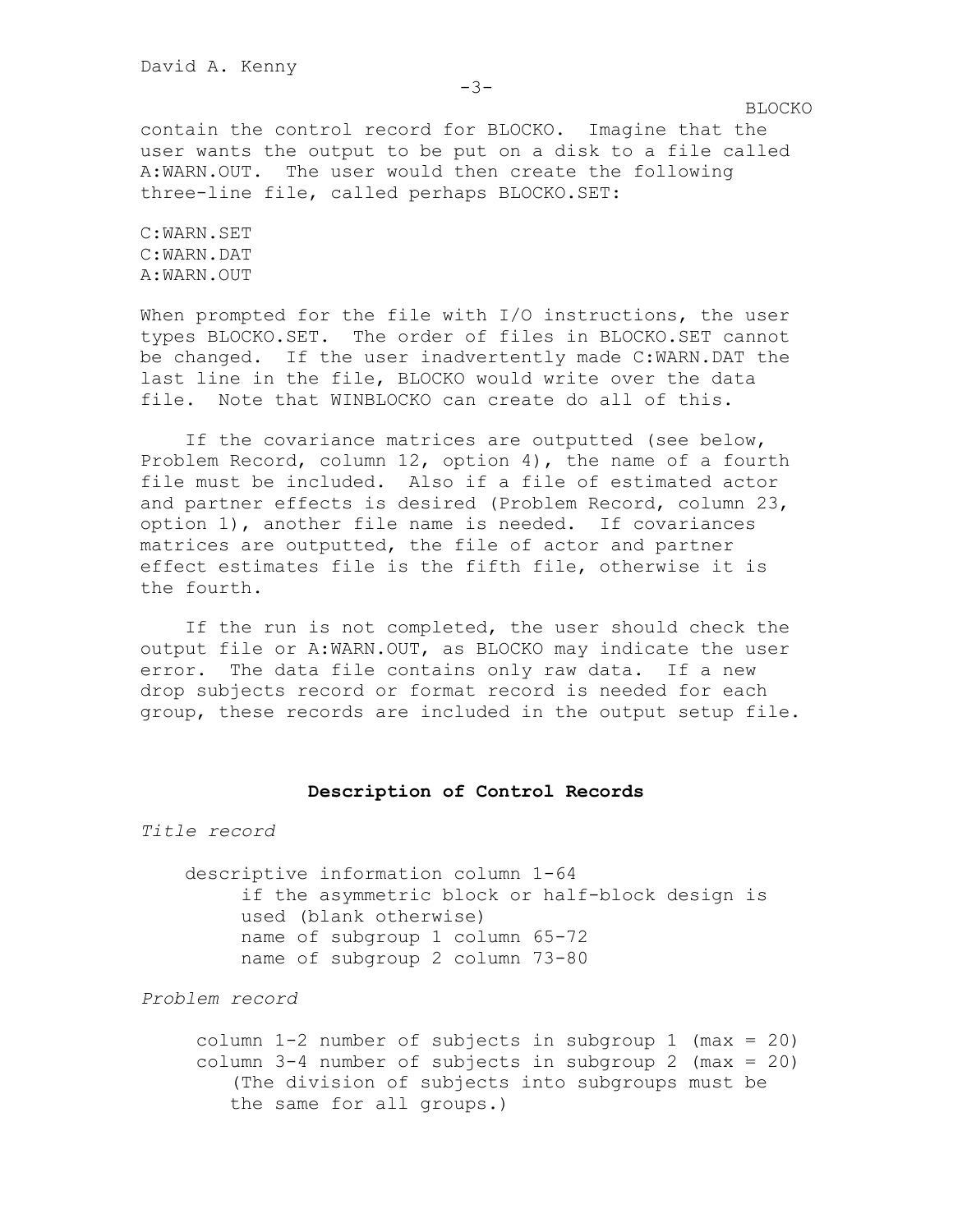```
BLOCKO
column 5-6 number of dyadic variables (max = 20)
column 7-9 number of groups
column 10 design type
   0 = symmetric block (default)
   1 = asymmetric block
  2 = half block column 11 input pattern
   0 = block with dyad input
   1 = round robin with dyad input
   2 = block with person input, partners fastest 
                        moving
   3 = block with person input, variables fastest 
                        moving
   4 = round robin with person input, partners fastest 
      moving
   5 = round robin with person input, variables 
      fastest moving
column 12 output options
  0 = univariate, summary only
   1 = univariate, every group and summary
   2 = multivariate, summary only
   3 = multivariate, every group and summary
   4 = construct variances and covariances to a file
       If option 4 is chosen, an additional line on 
      the setup file is needed that contains the name 
      of the file.
column 13 personality variables
  0 = no 1 = yes, before dyadic variables
   2 = yes, after dyadic variables (col 11 must be 
      greater than 1, column 10 cannot be 2, the 
      design cannot be half block)
column 14-15 number of personality variables (max = 
      20; column 13 must not be zero)
column 16 self data
  0 = no 1 = yes (Self data must be included on the diagonal 
      of the dyadic data with round robin input; with 
      cell input "self dyads" must be included; with 
      block input the self data is read between the 
      personality variables and the dyadic variable 
      and there must be a 1 or 2 in column 13 even if 
      there are no personality variables. Self data 
      are currently not an option for the half block 
      design.)
column 17 technical output
  0 = no
```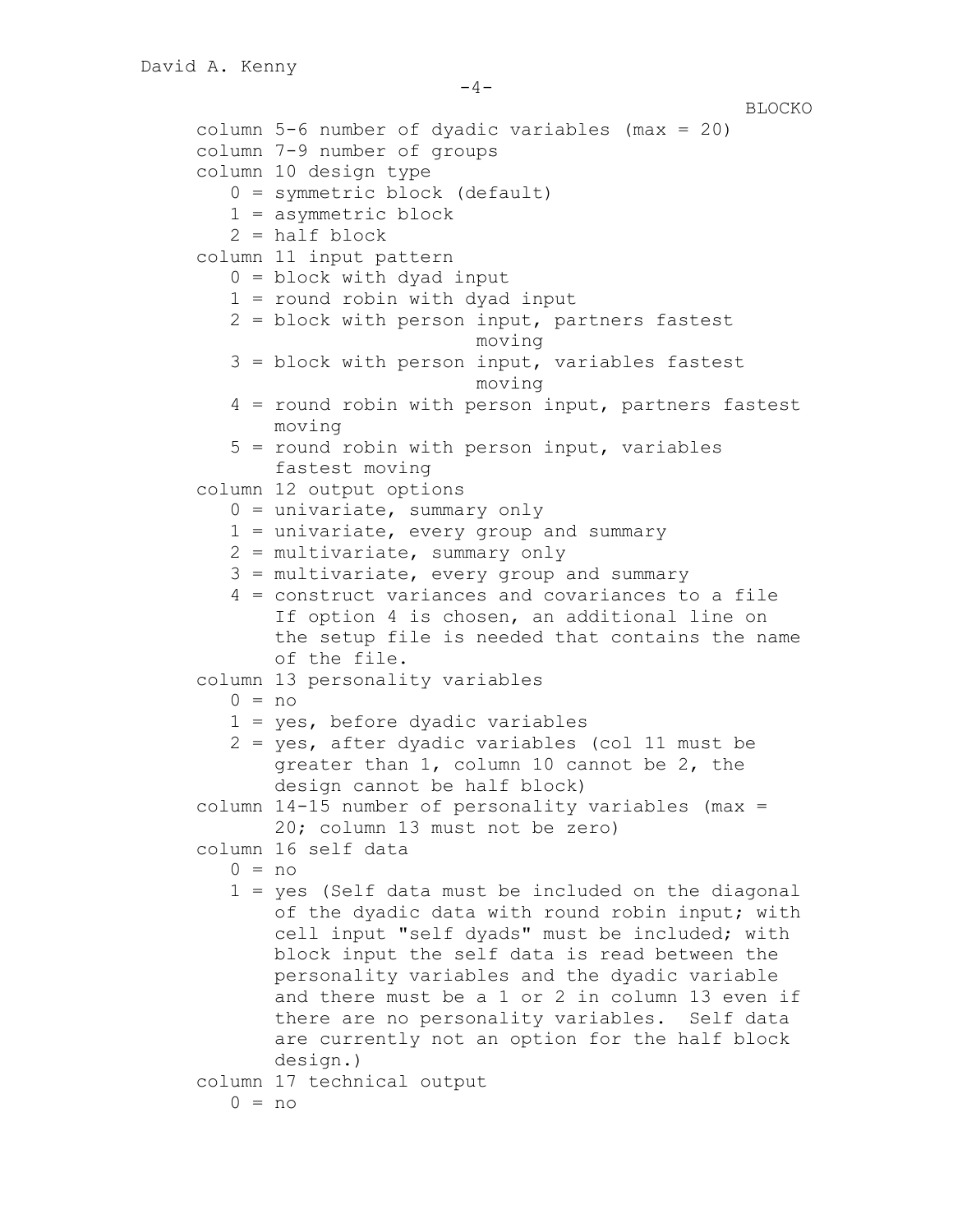```
1 = yes, output covariance matrices
column 18 second variable format record for subgroup 2
  1 = yes0 = no column 19 additional format record(s)
  0 = no, 1, 2, or 3 depending on the number ofrecords. To repeat, this is the number of 
      additional format records.
column 20 subjects to be dropped from the analysis
  0 = no 1 = yes (This option can be used only if there is a 
      ingle group.)
column 21-22 number of latent constructs (between 0 
         and 20)
column 23 print out actor and partner effect 
      estimates, self measures, and personality 
      variables to a file
  0 = no 1 = yes with means removed for the effect estimates
   2 = yes with means remaining
       If options 1 or 2 are chosen, an additional 
      line on the setup file is needed that contains 
      the name of the output file. Option 1 is seen 
      as preferable.
column 24 print out raw data
column 25 reorder pattern
   0 = no reorder record
   1 = reorder rows only
   2 = reorder rows and columns in the same way
   3 = reorder columns only
   4 = reorder rows and columns in different ways
   5 = reorder columns differently for each row
   6 = reorder rows and reorder columns differently 
      for each row
column 26 new or same reorder records
   0 = new reorder record for each group
   1 = reorder record for first group alone (col 25 
              must be nonzero)
column 27 reverse scoring for some variables
  0 = no1 = yes
```
*Label Record(s) for Dyadic Variables*

The dyadic variable names are in 10 column fields. Continue onto a second record when there are between nine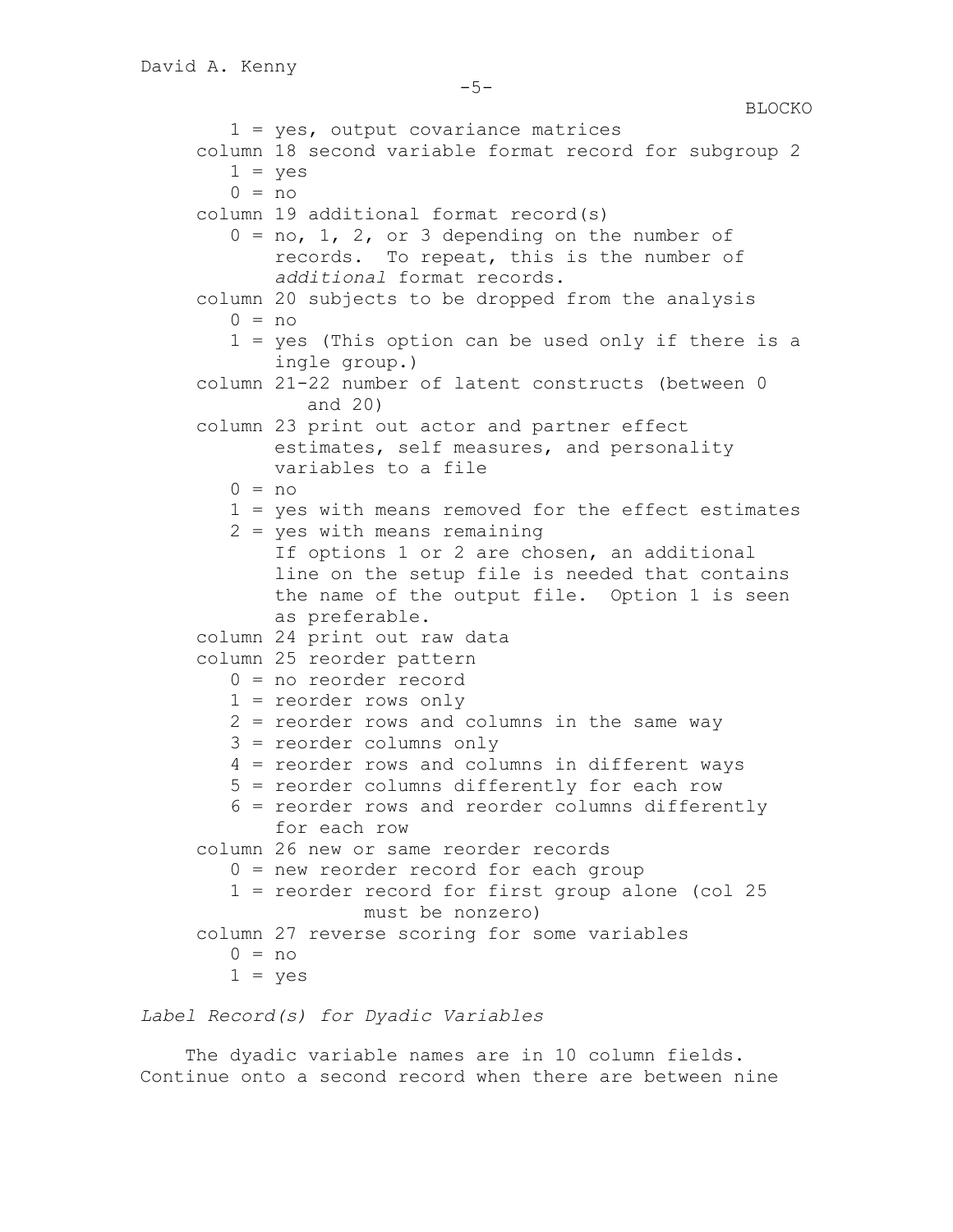and sixteen dyadic variables, and onto a third record if there are between sixteen and twenty variables.

*Label Record(s) for Personality Variables*

This record is optional, but must be included if there are personality variables. The form is the same as the dyadic label record.

#### *Construct Designation Record*

If a given construct has multiple replications, a construct designation record is necessary to signal which dyadic variables load on which construct. There are multiple replications if the same construct is measured at multiple times or by multiple indicators. The units of measurement of these indicators must be the same.

This record is read if there is something besides a zero in columns 21-22 of the problem record. Currently, the user must also request multivariate output (a 2 or 3 in column 12 of the problem record) to employ the construct option. Whenever there is not a zero in columns 21-22, the Correlated Indicator Record and the Label Record for Constructs must also be read. If this option is chosen, the dyadic and self variables are assumed to be indicators of a latent construct.

The construct designation record tells the program which measure indicates which construct. Imagine that there are seven variables and three constructs. If the first three variables load on the first construct, the next three on the second, and the seventh variable on the third factor, the construct designation record would be:

#### 01010102020203

In general, the format of the record consists of two-column fields beginning in column 1. The first field gives the number of the construct for the first dyadic variable. The second field gives the construct for the second dyadic variable, and so on until all dyadic variables have been designated. Every variable must be linked to a construct and so, as in the example, there may be one variable that is linked to a construct. The constructs are numbered from 1 to m where m is given in columns 21-22 of the problem record. The ordering of the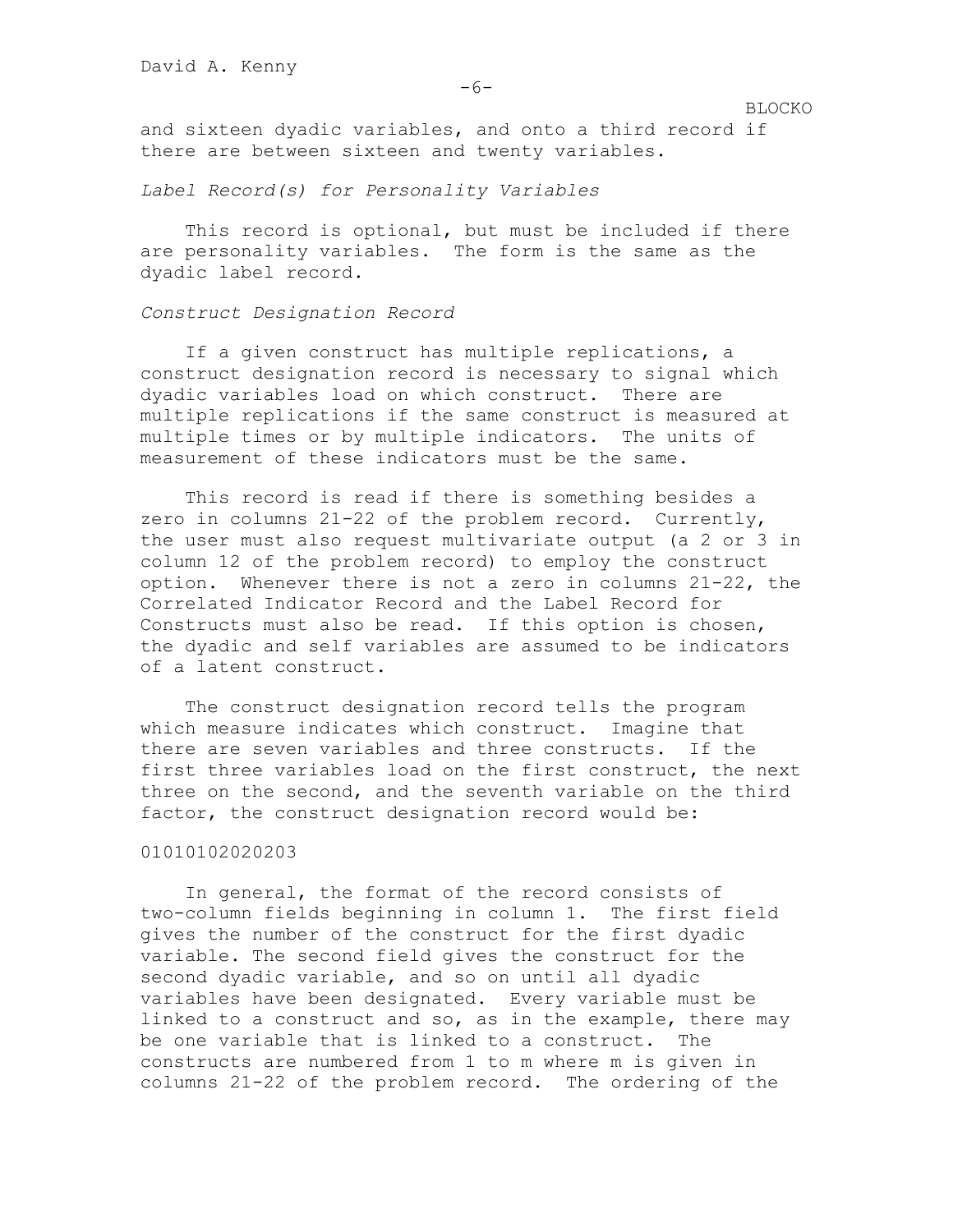constructs is determined by the user. So the following construct designation record

## 02020203030301

is the same as the earlier described record. The only difference is that the constructs have been reordered. The prior construct 1 is now construct 2, the prior construct 2 is now 3, and the prior construct 3 is now 1.

# *Correlated Indicator Record*

This record is used to tell the program which indicators have correlated measurement error. Two indicators have correlated measurement error if they are both measured using the same method or at the same time. This record is required if there is not a zero in columns 21-22 of the problem record. For two indicators to have correlated measurement error, they must be indicators of two different constructs. The sets of correlated indicators are designated numerically. For example, consider the earlier described construct designation record and its correlated indicator record:

01010102020203 01020301020304

The records tell BLOCKO that variable pairs 1,4 and 2,5 and 3,6 are correlated. If an indicator shares no measurement error, a unique number is put in the fields. So the record

01020304050607

would indicate that none of the seven indicators has correlated measurement error. The ordering of the numbers is arbitrary. If a construct has only a single indicator, it must be given a unique number on the correlated indicator record.

The following rules apply in setting up correlated measurement error on this record. First, constructs that have a single indicator cannot have correlated measurement error and must be given a unique number. BLOCKO ignores any instructions to correlate the error of a single indicator variable. Second, for two indicators to have correlated measurement error, they must be indicators of different constructs. So two indicators of the same construct cannot share measurement error. Third, if the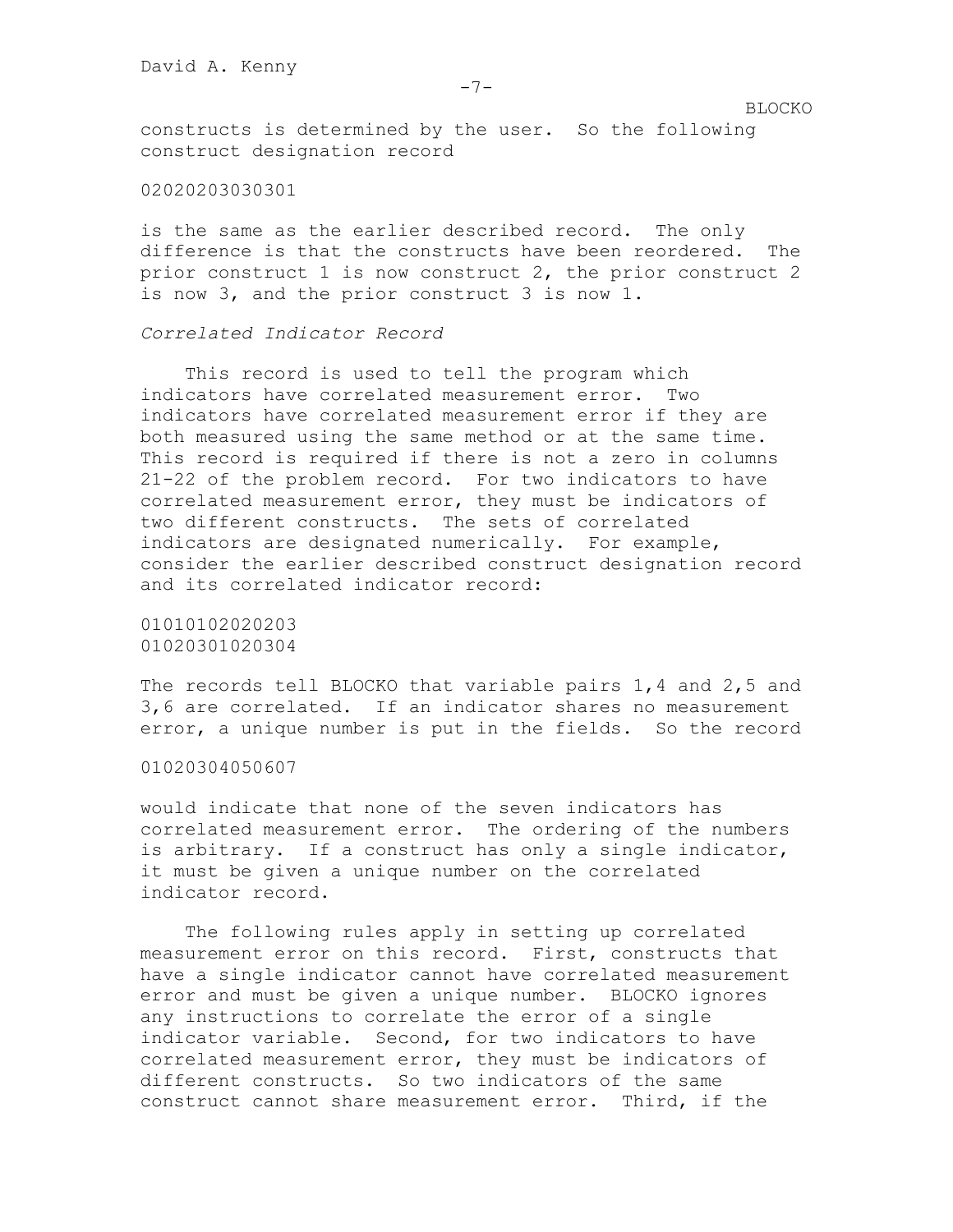indicators of two constructs share measurement error, then the number of indicators of the constructs must be the same, and each indicator of one construct must be paired with one, different indicator of the other construct.

Consider as an example the following pair of record, the first being the construct designation record and the second being the correlated measurement record:

01010202030304040506 01020102010203040506

The construct designation record signals that the eight variables form six constructs. The pattern is:

| Construct | Indicators |             |  |
|-----------|------------|-------------|--|
|           |            | $1$ and $2$ |  |
|           |            | 3 and 4     |  |
| ς         |            | 5 and 6     |  |
|           |            | 7 and 8     |  |
| 5         |            |             |  |
|           |            |             |  |

The correlated indicator record states that variables 1, 3, and 5 share measurement error as well as 2, 4 and 6. So the indicators constructs 1, 2, and 3 share correlated measurement error. But the indicators of construct 4 do not share measurement error. The indicators of constructs 5 and 6 cannot share measurement error because they each have a single indicator.

# *Label Record for Constructs*

This record is optional, but must be included if there is not a zero in columns 21-22 of the problem record. Its form is the same as other label record. The number and order of the constructs is given in the construct designation record.

#### *Reverse Scoring Record*

This record is signaled by a 1 in column 27 of the problem record. Sometimes the dyadic variables are scored in different directions. For instance, a high score on one variable means having more of something while a high score on another variable means having less. Reverse scoring of the second variable would make the results more interpretable and would be necessary if the two variables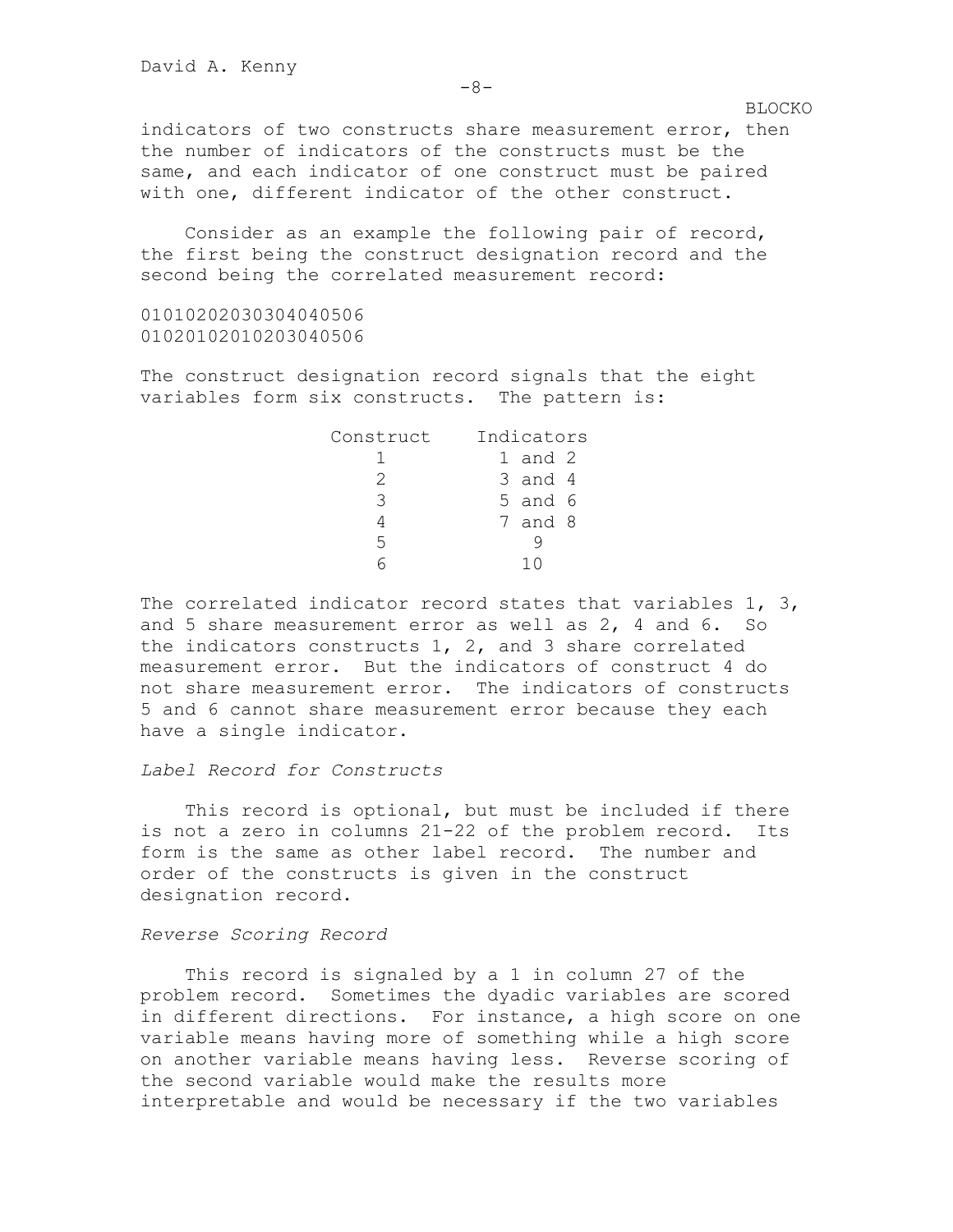were supposed to be two indicators of the same construct. Say for instance, there are two measures of extroversion: outgoing and quiet. People are rated on a 7-point scale. For outgoing, higher numbers would mean more extroversion, but for quiet lower numbers would mean more extroversion. If these two measures are to be used to form a construct, then one of the variables, probably quiet, would need to be reversed.

In columns 1 to 5 of this record is the sum of the upper and lower limits of the variable. So if the scores can range from 1 to 6, then one would put a 7 in column 5. If the reversed variables have different upper and lower limits, it is probably best to leave these columns blank.

If the user wants to reverse the first variable a one is put in column 6. To leave a variable as it is, a blank or zero is left in the appropriate column. In general to reverse the nth variable, put a one in the *n* plus five column of this record. For instance, to reverse the 9th variable, a one is put in column 14. Whenever a dyadic variable is reversed, the self variable is also reversed. One cannot reverse personality variables within BLOCKO.

## *Input Format*

The entire record can be used for the input format. BLOCKO can read one cell of the block design at a time (for example, (8F3.0) indicates eight variables) or it can read all the scores for an actor. For example, (10F3.0) might indicate two variables and five partners. Make sure to include on the format record the personality variables. There is no need to include the self-measures if round robin input is used since the diagonal is always read when the row of the design is read. However, if cell input is used the additional "dyads" for self are needed. If the number of persons is not equal in the two blocks, it may be necessary to have a second format record for subgroup 2.

If cell input is used, personality data cannot be inputted. Self data can be inputted by creating additional "self dyads." These self dyads come before the other dyads for the first subgroup and after the other dyads for the second subgroup. If block input is used, the self data comes between the personality and the dyadic data. For block input the self data are always read variables fastest moving even if there is a 2 in column 11. The location of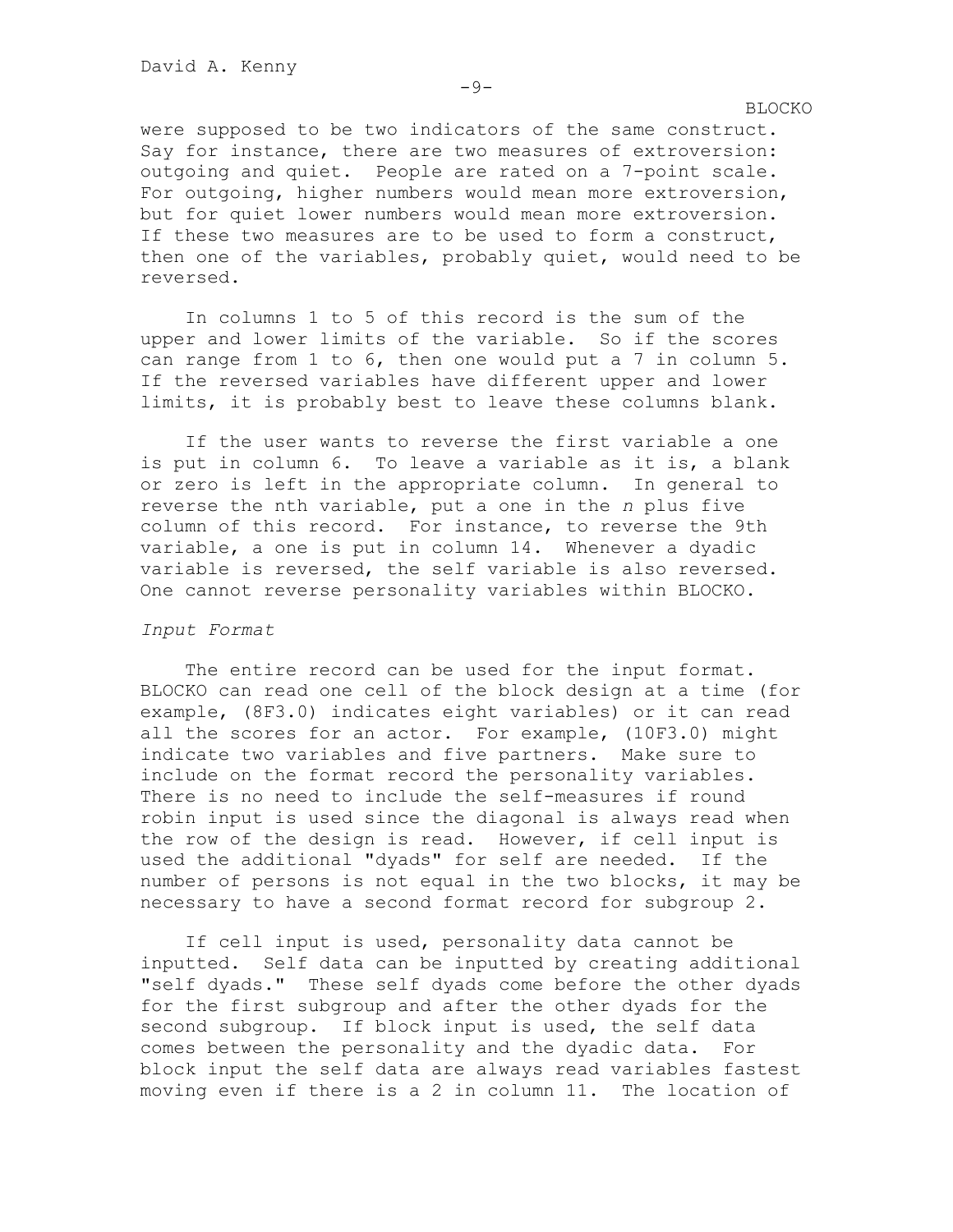the self measures in signaled by column 13 of the problem record. It is then possible for column 13 to be nonzero, but there are no personality variables.

If the half-block design is used, there cannot be personality variables or self data. However, the following strategy can be used to analyze such data. One must read the missing half-block even though there are no data for those observations. One then treats the data as an asymmetric block and ignores the results from the lower block.

These are examples of four different types of data input. It is assumed that there are two people in each subgroup, hence four rows and columns.

> Data  $X$   $X$   $X$   $X$  $X$   $X$   $X$   $X$ x x x x  $X$   $X$   $X$   $X$ Cell block 1 x 2 3 x 4 5 6 7 8 9 x 10 11 x 12 Cell round robin 1 2 3 4 5 6 7 8 9 10 11 12 13 14 15 16 Person block x x 1 1 x x 2 2 3 3 x x 4 4 x x Person round robin 1 1 1 1 2 2 2 2 3 3 3 3 4 4 4 4

Each number symbolizes a different record or set of records that are read. The x's are not read. If there are no self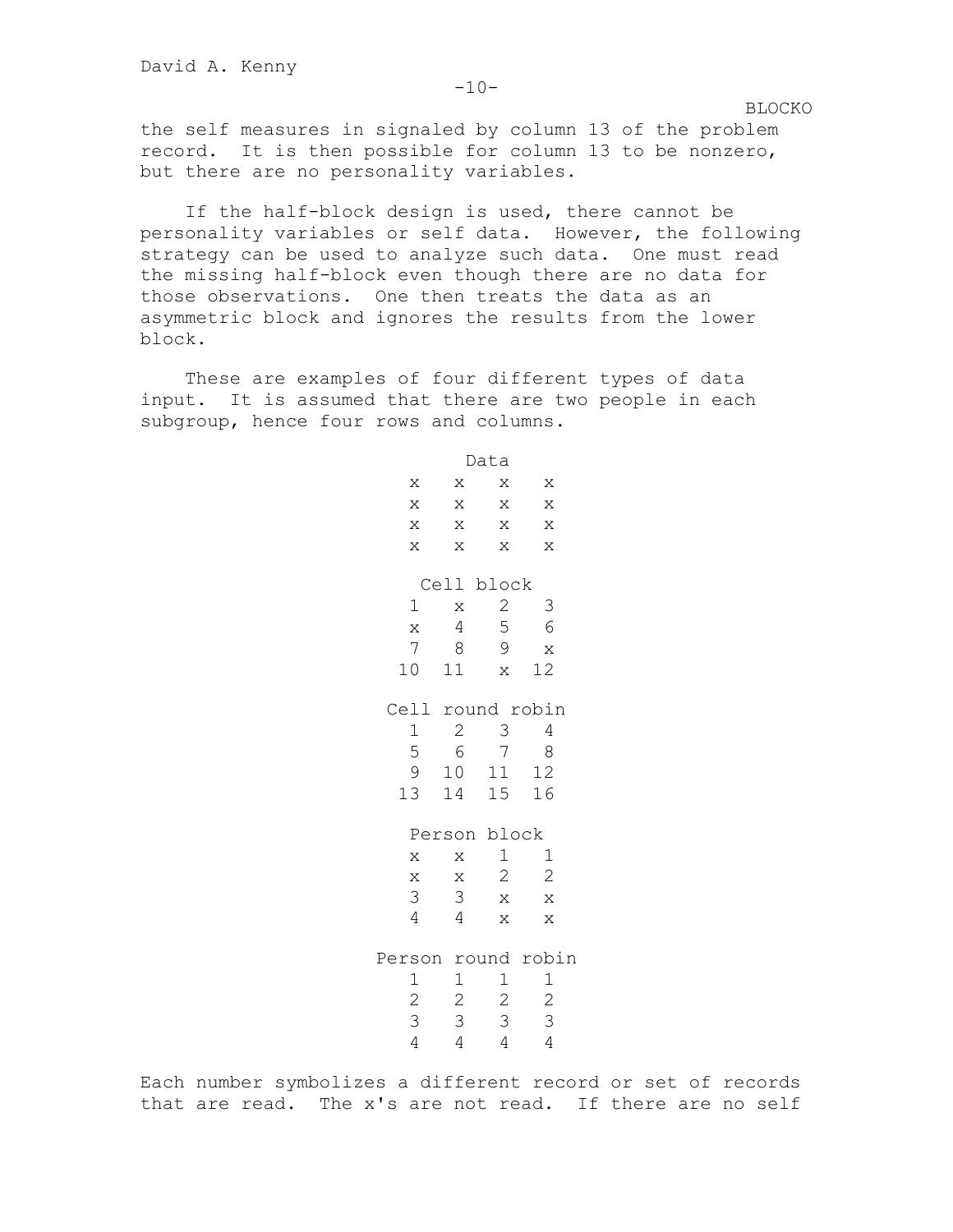data, then for cell input the self dyads are not read. For person block input, the self data, if there are any, must come either before or after the person's dyadic variables as indicated by the personality signal.

For block and round robin input, there are two types of data input: variable fastest moving and person fastest moving. Imaging two variables and four persons. Variable would be fastest moving if the order of the eight scores for each person is

P1V1 P1V2 P2V1 P2V2 P3V1 P3V2 P4V1 P4V2

where "P" indicates person and "V" variable. Person would be fastest moving if the order of the eight scores for each person is

P1V1 P2V1 P3V1 P4V1 P1V2 P2V2 P3V2 P4V2

Note that the personality variables must be read before or after all the dyadic variables have been read.

*Additional Format Records*

This record is optional. If the format information cannot fit onto a single record, additional record may be necessary. If more than one format record is used and there is a second format record, the same number of additional record must be read for the second set of format record. Up to three additional record may be read.

A second input format record is signaled by a 1 in column 18 of the problem record. A second format record may be necessary if the number of persons in columns 1-2 and 3-4 of the problem record are not the same. The first format record is used to read the first *n* reordered rows (subgroup 1) and the second to read the next *m* rows (subgroup 2).

# *FORTRAN Format Conventions*

The following are the standard FORTRAN conventions for a format record:

a) opening parenthesis "(": This is always used to begin the input format record.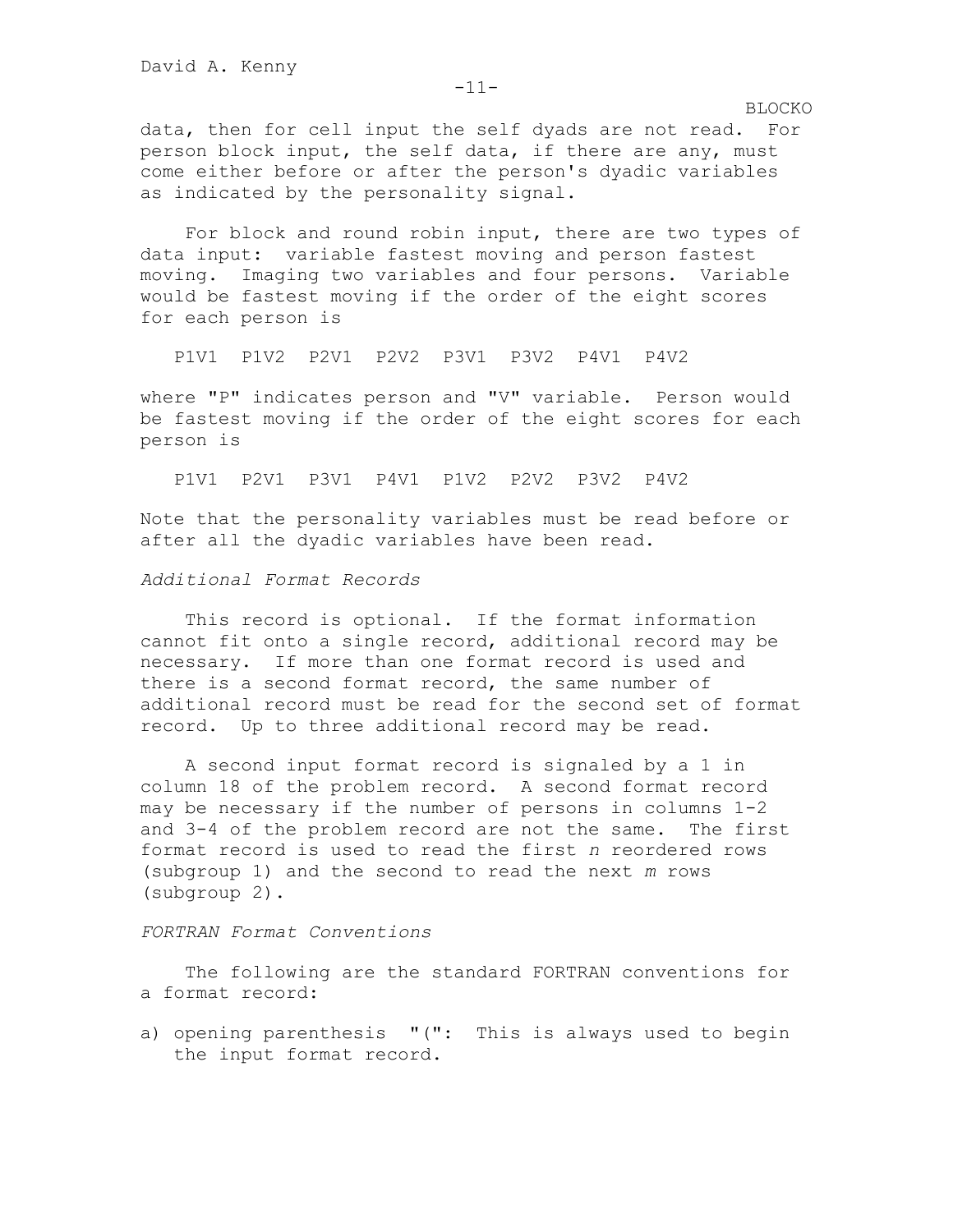- b) closing parenthesis ")": This is always used to end the input format record.
- c) skip symbol "X": This skip-field specification is always preceded by an integer (e.g., 32X), and specifies the number of columns which should not be read. For example, the statement 5X at the beginning of a record means skip 5 columns, and begin reading data in column 6. If 20 columns of data have already been read, the statement 5X means skip columns 21-25, and begin reading data in column 26.
- d) tab "T": This statement is always followed by an integer (e.g., T21), and specifies the column number in which to begin reading data. Unlike the X-type conversion, which moves the reading of data only to the right on the data record, the tab statement can move data reading to the right or the left on the data record. For example, the statement T9 at the beginning of a record means tab to the right and begin reading data in column 9. If columns 11-14 have already been read, the statement T9 means tab to the left, going back to column 9, and begin reading data in column 9.
- e) slash "/": This statement forwards the reading of data to the next data record. The slash can be preceded by an integer, specifying the number of record to skip. For example, 5/ means skip 5 record.
- f) comma ",": This specification is always used to separate specification statements which are not separated by a slash.
- $q$ ) data format statement in F-mode wFy.z, where w, y, and z are variables - this is read as w fields of y.z, and specifies the number of data points to be read, and how many digits each has to the right of the decimal. For example, 2F3.1 means two fields of 3-column data, with one column to the right of the decimal (e.g., 15.9 5.1). If all data are in integers, the number of digits to the right of the decimal must be specified as zero (e.g., 3F2.0). Always use F-mode, never I-mode.
- h) embedded parentheses "(( ))": Embedding statements within the input format record can be useful when there are many data record, all with the same format. For example, if there are 25 data record, all with the format 5X,15F1.0, rather than writing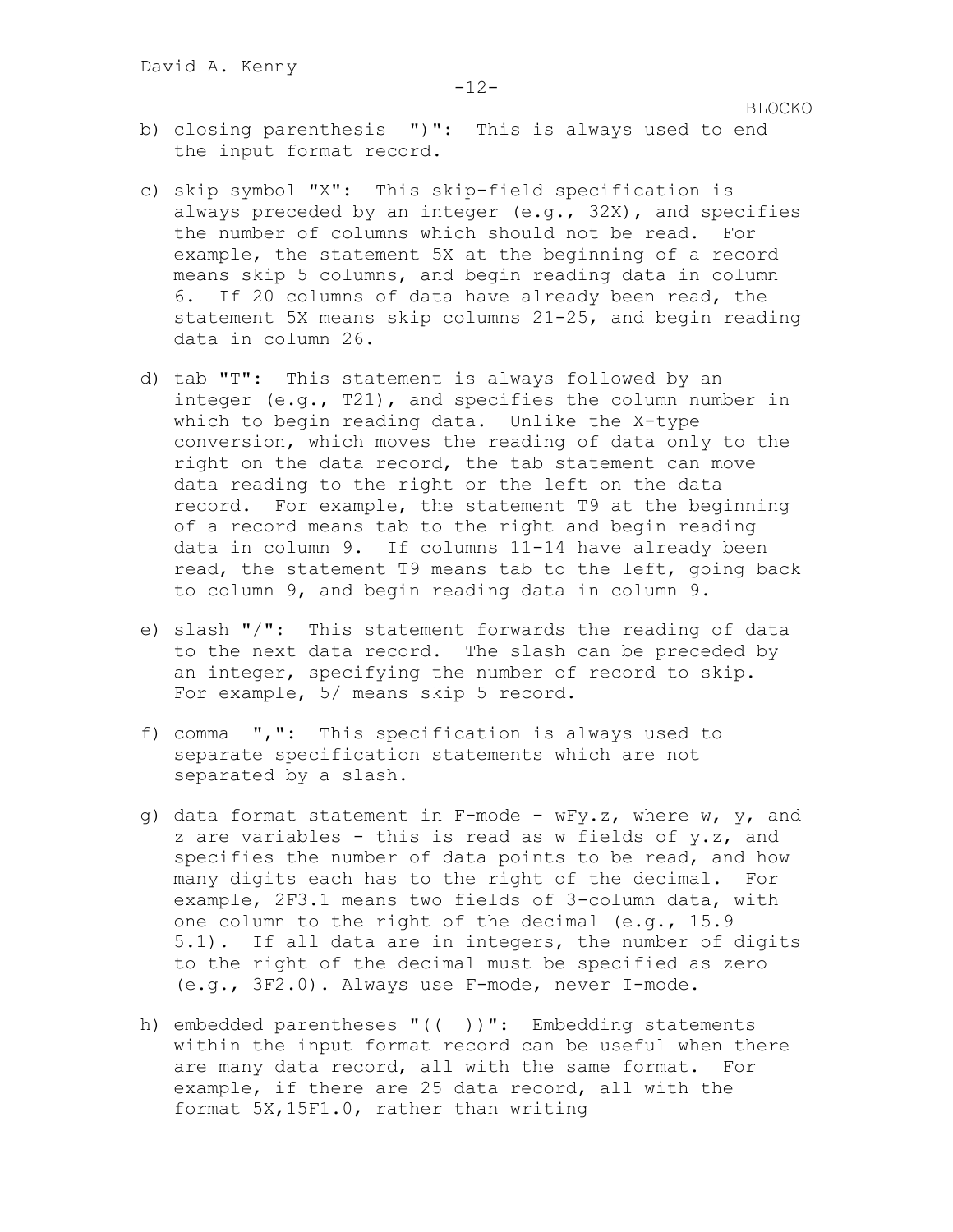BLOCKO (5X,15F1.0/5X,15F1.0/ etc.) 25 times, it is much easier to write (24(5X,15F1.0/),5X,15F1.0). This means read 5X,15F1.0 on 24 separate data record, then read one more record with the format 5X,15F1.0. The separate specification for the last record is necessary because a slash, indicating read the next record, will be read after the twenty-fourth record, so the program expects another record of data. If all the data are in blocks of the same format and on a single data record, embedded parentheses can be used without a slash. For example, the format  $(5(6F2.0, 2X))$  means read 5 blocks of data, with each block containing 6F2.0 data then 2 skipped spaces, all on a single data record.

Assume the following data set:

 record 1: 32 51 67113 record 2: 211613 41016215 5031798

With the following format record:

(3X,4F3.1/T14,4F4.2,T1,2F3.2)

The data will be read as:

 record 1: 3.2 5.1 6.7 11.3 record 2: 41.01 62.15 5.03 17.98 2.11 6.13

*Reorder Record(s)*

These records are optional. The reorder records are used for two major purposes. First, the data may not be organized such that the first *n* rows are members of the first subgroup. The reorder record can reorder persons so that the first n persons are members of the first subgroup and that the next m rows of the data matrix are members of the second subgroup. This is a reordering of the rows. This is signaled by 1, 2, or 6 in column 25.

Second, the columns may need to be reordered so that the first *n* columns are ordered as the first *n* rows are ordered and the remaining *m* columns are ordered as the remaining *n* rows. The columns can also be used to designate where self measures are on the record. Sometimes all columns are reordered in the same way (2, 3, or 4 in column 25) while other times they are reordered differently for each row (5 or 6 in column 25).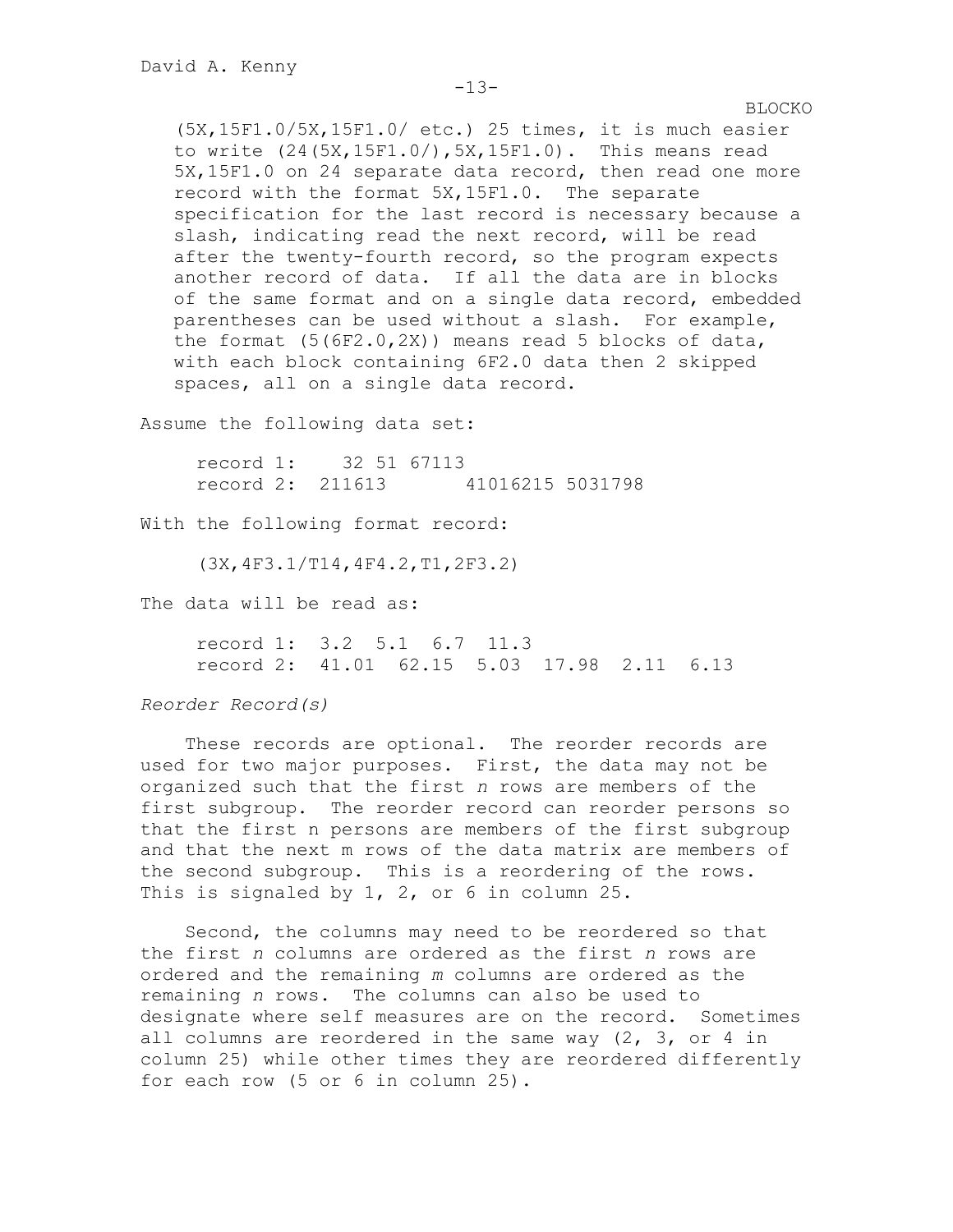**REORDERING IS VERY DIFFICULT AND CONFUSING. IF YOU THINK YOU UNDERSTAND THIS OPTION, YOU ARE FOOLING YOURSELF. IF THIS OPTION IS CHOSEN, ONE SHOULD CHECK TO SEE THAT THE DATA WERE PROPERLY REORDERED BY OUTPUTING RAW DATA (A 1 IN COLUMN 24 OF THE PROBLEM RECORD).**

If all groups are reordered in the same way, a one is put in column 26 and only one set of reorder record need be read. If a blank or zero is in column 26 and reordering is done, then there must be a reorder record for each group. The number of reorder record depends on the option chosen. Row and column reorder record are read separately, row before column. If columns are reordered differently for each row, then there is one record for each row. If the rows and columns are ordered in the same way (a 4 in column 25) then a single reorder record is read.

The column reorder record are ordered as the rows are ordered at input, and they are not ordered as they are after reordering. So the first column reorder record refers to the first subject in the data even if that subject is not the first person in the first subgroup.

The form of a reorder record is as follows. Given *n* persons in the first subgroup and m in the second, the first set of *n* columns in the reorder record refer to which of the unordered subjects are in the first subgroup. The remaining fields refer to the remaining m persons in the second subgroup. For a reorder record, the subject numbers begin in column 1 in two column fields separated by commas. So if *n* is 4 and *m* is 3, the following reorder record 03,04,06,07,01,02,05 signals that persons 3, 4, 6, and 7 are in subgroup one and persons  $1, 2,$  and  $5$  are in subgroup two. The *numbers* on the column reorder record refer to persons after the rows were reordered. All subjects must be reordered even if they are to be deleted.

The use of the column reordering interacts with the choice of input. If round robin input is used, then for each row *n* + *m* columns are inputted and so *n* + *m* columns must be reordered. If block input is used, then m columns are read if the row is in subgroup 1 or *n* columns are read if the row is in subgroup 2.

Let us consider some examples of the reorder option. In each example, we will present the input matrix. The numbers in these matrices refer not to the data but to the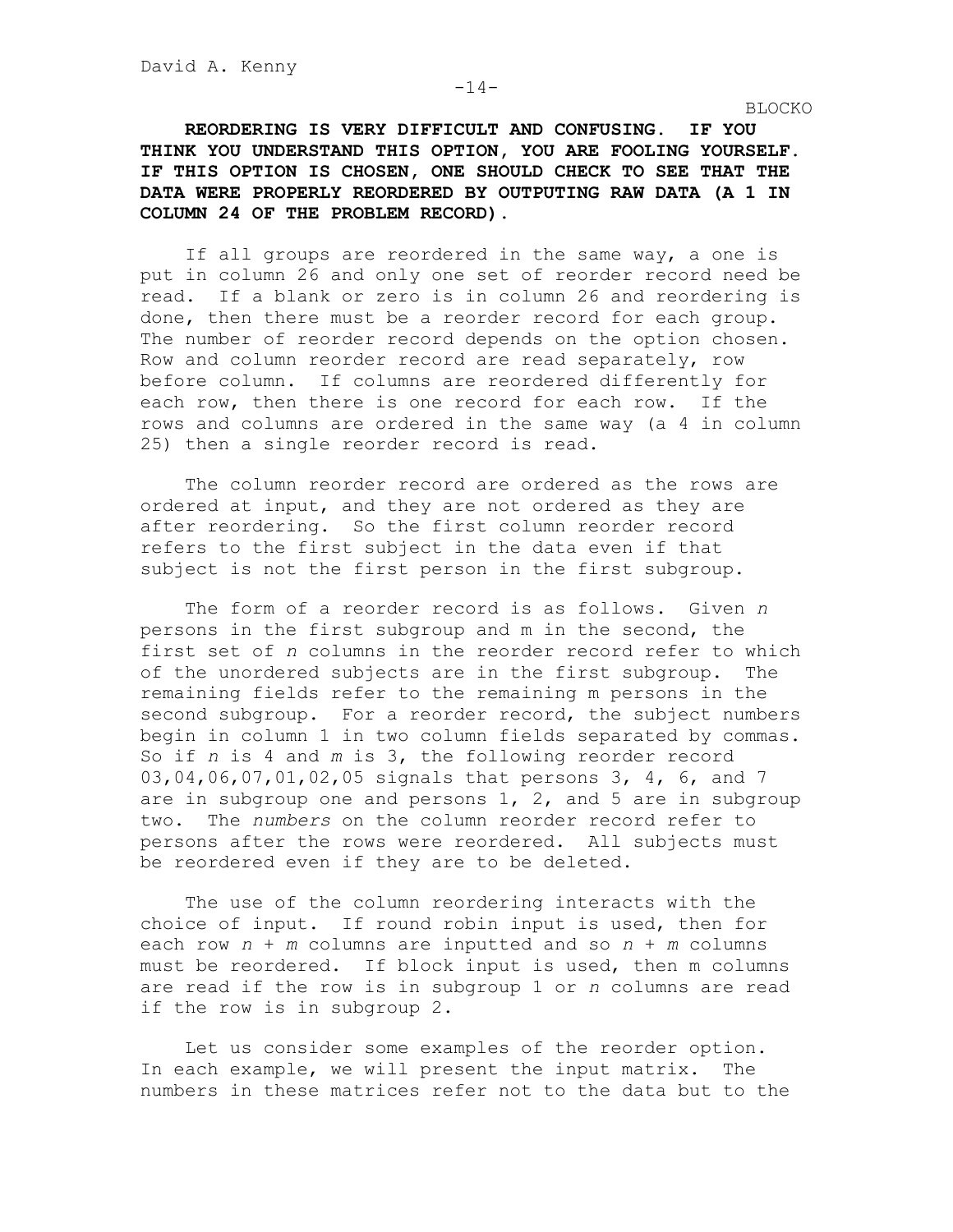subject number who produces the data. The rows represent different actors. The first column represents the first score read. The entry in a given row-column refer to the partner for that actor. So the following matrix

> 23 13 21

has three persons or actors. Person 1's first partner is person 2 and the second is person 3. For person 2, the partners are 1 and 3.

*A one in column 25.* This option would be chosen if the data are in checkerboard format:

In this format, persons 1 and 3 interact with persons 2 and 4. The row reorder record would be 01,03,02,04. There is no need for any column reordering.

*A two in column 25.* In this case, the rows and columns are reordered in the same way. Most likely round robin input was used and this reorder is used to put persons into the appropriate subgroups. For instance, the reorder record 02,05,03,01,04,06 with three persons in each subgroup would put persons 2, 5, and 3 in subgroup one, and persons 1, 2, and 6 in subgroup two.

*A three in column 25.* This option would be chosen if the columns are ordered differently from the rows. Consider the following matrix:

The reorder record would be 02,03,01,04,06,05. (Note that this reordering can be alternatively accomplished by using option 1 and the same reorder record.)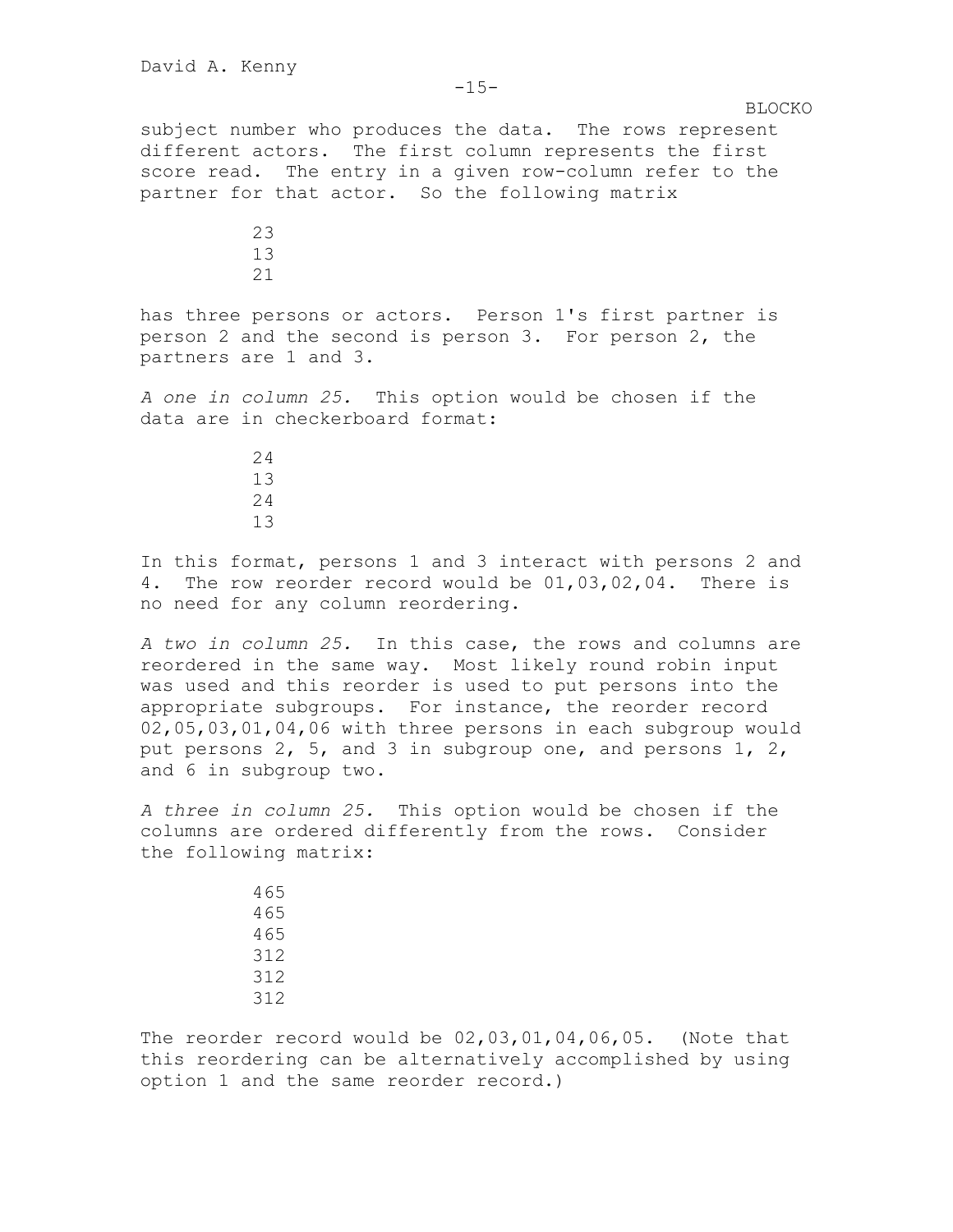*A four in column 25.* In this case both the rows and columns are reordered in different ways. Given the following data matrix 456 132 132 456

 132 456

The reorder record are:

 01,04,06,02,03,05 01,03,02,04,05,06

The first record puts persons 1, 4, and 6 into subgroup 1 and 2, 3, and 5 into subgroup 2. The second record reorders the columns.

*A five in column 25.* This would be used if the data are entered as they are gathered. For instance, if the data were

the following reorder record would be used:

 03,04 04,03 01,02 02,01

*A six in column 25.* For the following data matrix

we would need the following reorder record

01,03,02,04

03,04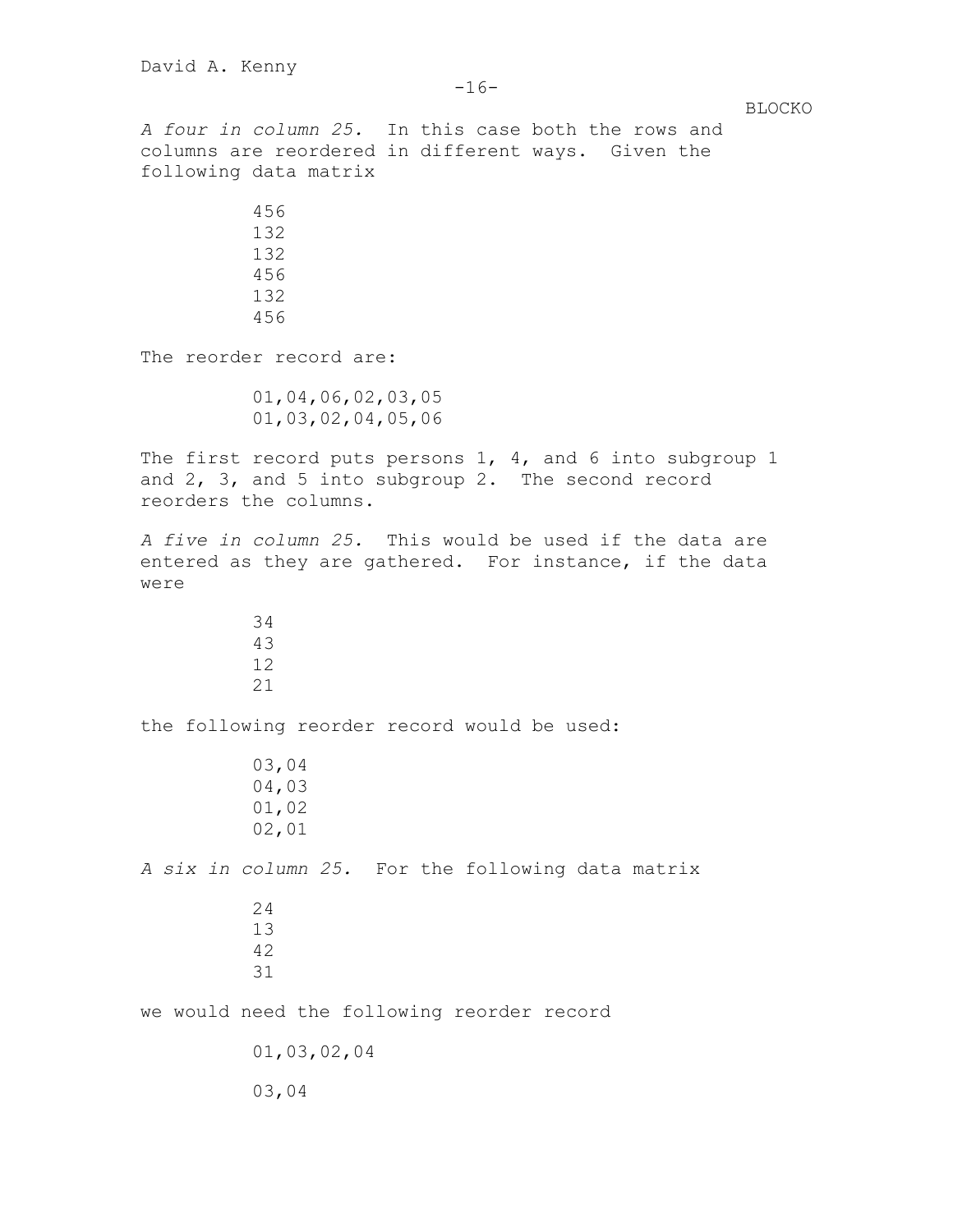- 01,02 04,03
- 02,01

the first record reorder rows and the next four reorder the columns for each row.

The use of reorder record is not simple and can be very confusing. The researcher should attempt to punch up the data so that reordering is not necessary. If it is, the researcher should carefully check the results to determine if the reordering is successful. It is generally advisable to print the raw data to check the accuracy of the reordering.

#### *Deletion Record*

There must be a one in column 20 of the problem record for this record to be read. This record tells BLOCKO which subjects are to be dropped from the analysis. If the first subject (before reordering) is to remain in the analysis, put a one in column one. If the subject is to be dropped put a zero. Column 2 refers to the second subject and so on. (If there has been reordering, the number on the deletion record refers to the subject after reordering.) The record 011111101 would mean that subjects 1 and 8 would be dropped from the analysis. This option can be used only when a single group is analyzed.

## **Missing Data**

As a rule, BLOCKO does not allow for any missing data. Blanks and periods are read as zeros, and codes for missing data (e.g., 99) are read as real numbers. Self data, coded as blanks, may be missing for all persons on a given variable, and if round-robin input is used, data can be missing for the dyads which are members of the same subgroup.

Missing data must either be imputed or the person must be deleted. There is no standard way to impute values for block structures. One strategy is to use the mean, median, or the mode of the entire sample, the block, the subgroup, or the actor. If an actor has no data, it is usually best to delete the person. However, sometimes deleting a person requires deleting the entire group if the minimum sample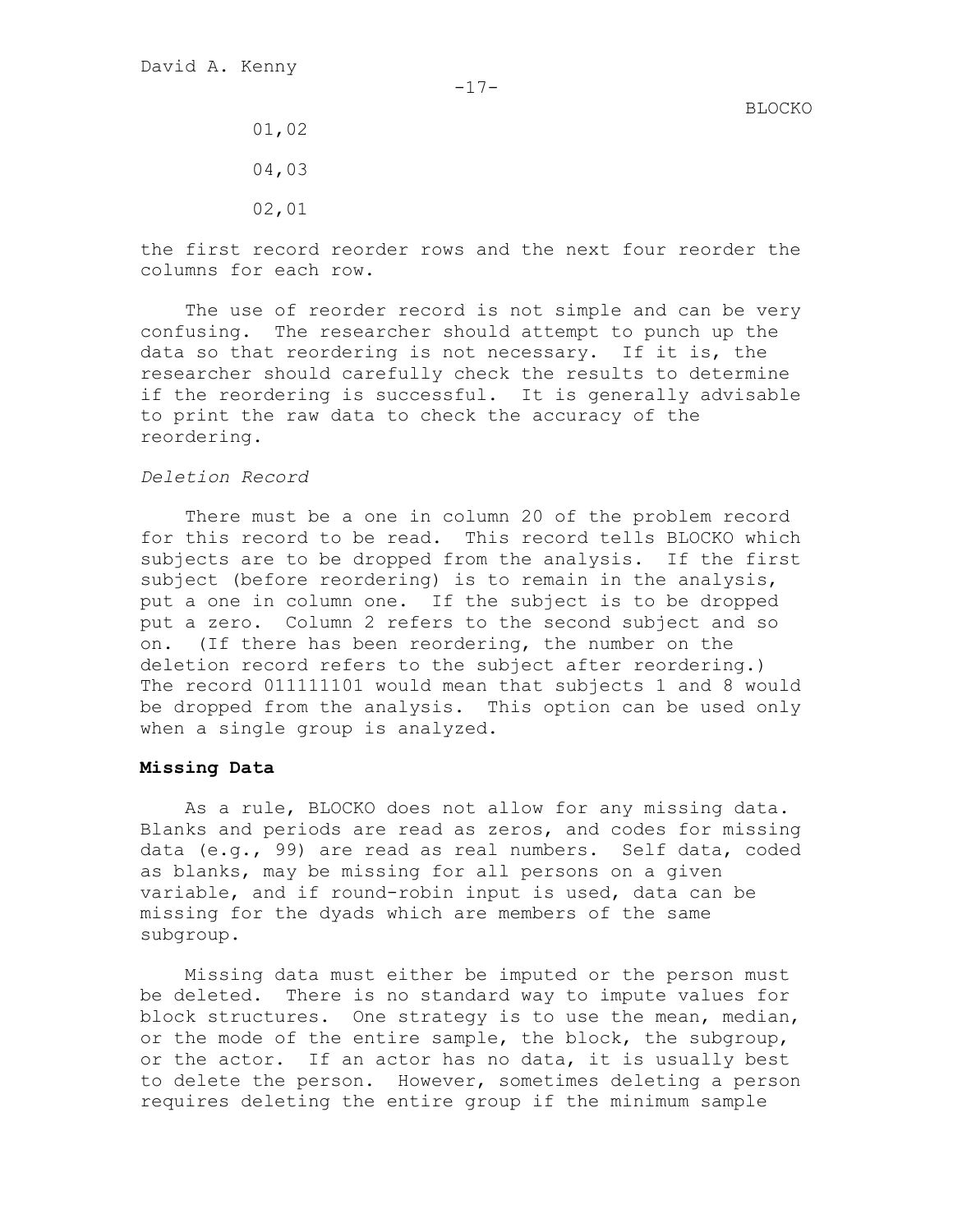size is not met. Also deleting subjects can make groups sizes unequal which can complicate the analysis. Common sense is needed in developing a reasonable missing data strategy.

## **Significance Tests**

If there are at least two groups and the jackknife option is not chosen, the tests of actor, partner, and relationship effects are done using group, weighted by the number of groups less one as the unit of analysis. Thus, the variance or covariance component is estimated for each group and the mean of the estimates is tested whether it is different from zero.

Tests of the correlations that involve only the self-measures or the personality variables are ordinary tests of partial correlations with subgroup effects partialled. Essentially the correlations are computed with the subgroup means subtracted. Tests of the personality or self measures with actor or partner effects involve correlations of each with the effect estimates. The degrees of freedom for these correlations are the total number of persons minus twice the number of groups minus one. Although these are the correlations that are tested, the correlations presented in the output are the disattenuated correlations which take into account the reliability of actor and partner effects. Tests of the self measures and the personality variables are only available for summaries across multiple groups.

The user can output a file with the individual difference variables (a 1 or 2 is placed in column 23 of the problem record). Potentially, four sets of individual differences are outputted for each person in each group on separate records: actor effects (A), partner effects (P), self scores (S), and personality variables (I). Scores are ordered on the record in the same order as the variables and if there are more than six variables there will be multiple records. Correlations computed from the data using this file will differ somewhat from BLOCKO correlations because the latter are disattenuated. It is generally advisable to use the actor and partner effect estimates with the means removed in computing correlatons.

BLOCKO does not test the construct means, variances, and covariances. However, these means, variances, and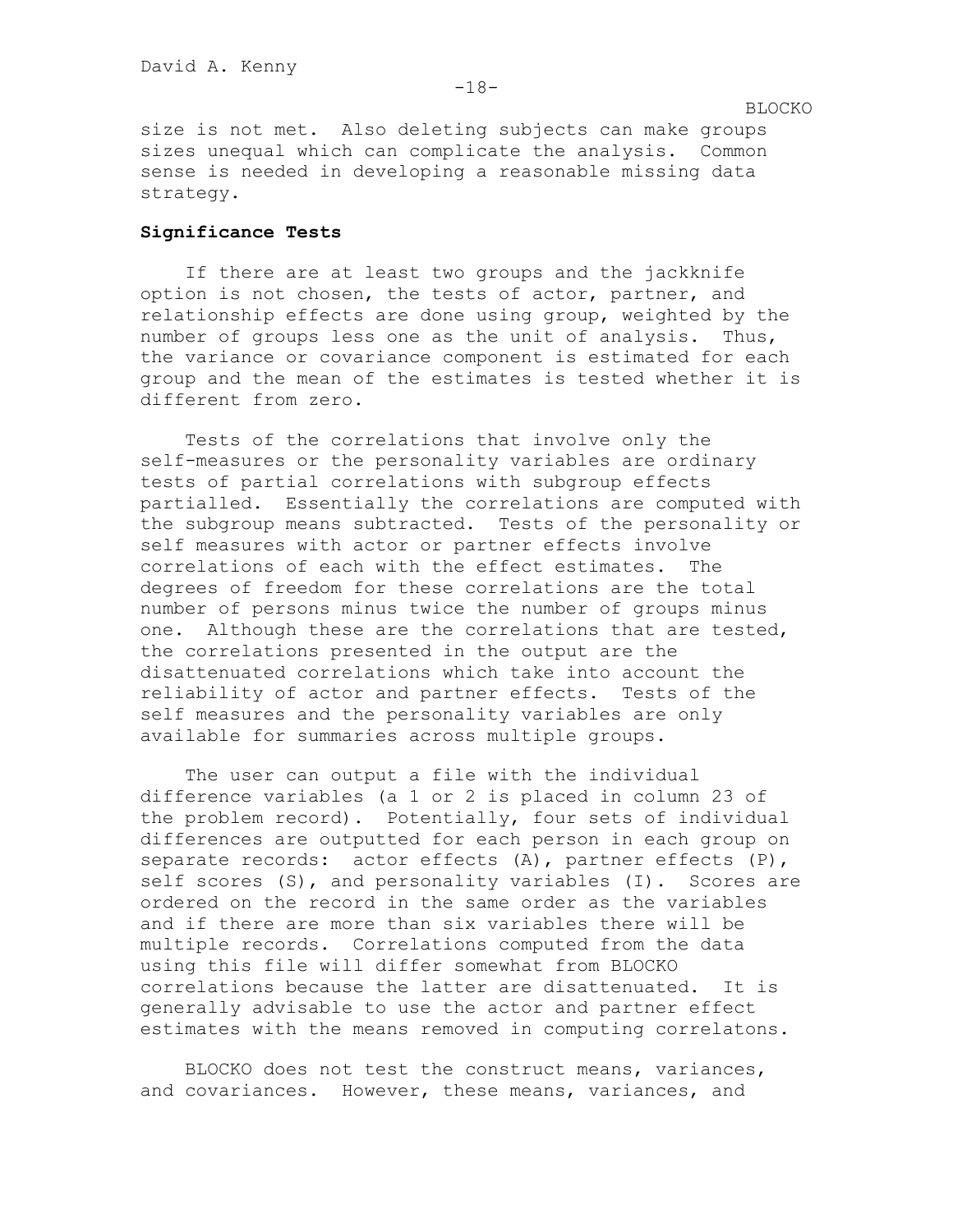covariances can be outputted to a file using output option 4. Then that output can be read as a data file by some statistical package and tests can be performed. One should weight by group size less one. The matrices are outputted in matrix format. Columns 1-3 give the group number, 4-6 record number, columns 7-8 matrix type, and columns 9-80 the 7 values of the matrix. There symbols for means are:

> DM -- dyadic variable means SM -- self means IM -- personality variable means

and for variances and covariances:

AA -- actor by actor PP -- partner by actor AP -- actor by partner RR -- relationship intrapersonal R' -- relationship interpersonal II -- personality variables by personality variables IA -- personality variables by actor IP -- personality variables by partner SS -- self by self S' -- self by self adjusted SA -- self by actor SP -- self by partner SI -- self by personality variables

If the design is asymmetric, two sets of covariance matrices (except for RR) are outputted for each group and the second group is designated by a 1. If there are correlated errors, there are two sets and the unstable variance is denoted by 1. Finally, if there are correlated errors and an asymmetric design the designations are as follows:

> none: subgroup 1, stable variance 1: subgroup 1, unstable variance 2: subgroup 2, stable variance 3: subgroup 2, unstable variance

This option can be used to perform specialized tests of the univariate estimates. For instance, one may wish to test that there is more actor than target variance. One sets the number of constructs equal to the number of variables and has each variable be its own construct.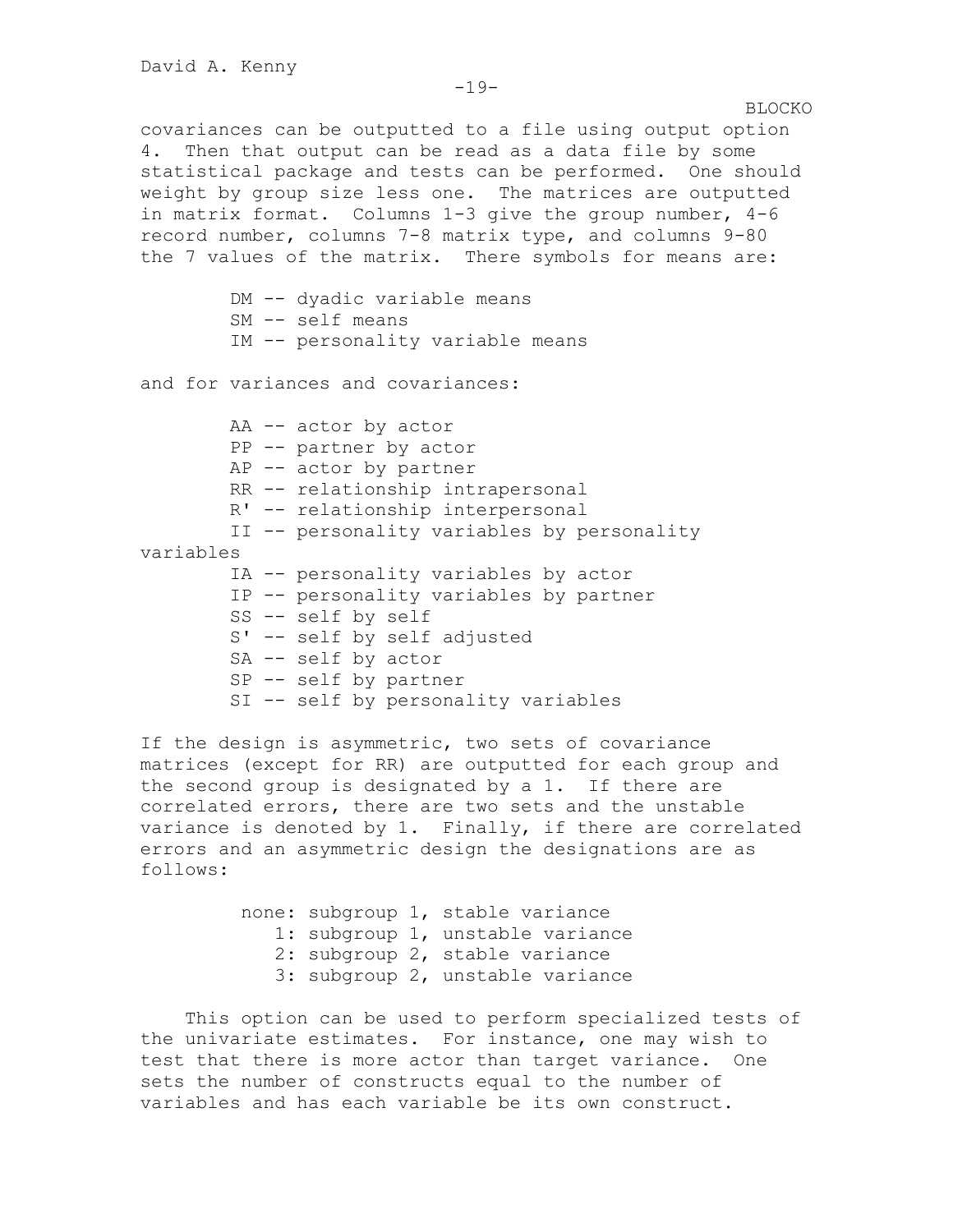BLOCKO then outputs to a file all of the means, variances, and covariances of the different measures.

If a construct has two indicators, the test of the correlation between these two indicators evaluates construct variance. So if there are two indicators of a Liking construct, the correlation between the two indicators at the relationship intrapersonal level evaluates whether there is any relationship stable variance in the construct.

To test a complex hypothesis (e.g., actor variance is greater than partner) use output option 4 and make the number of constructs equal to the number of variables. For the construct designation record, use consecutive numbers, e.g. 01020304, etc. The output can then serve as input for the test of the complex hypothesis. One would test whether the mean of the actor minus the partner variance was significantly different from zero.

#### **Description of the Output**

The initial output consists of information about the job specifications. A list of options chosen is printed by BLOCKO. The remainder of the description concerns the summary output only.

Before discussing the interpretation of correlations, a few general words of advice may be helpful in interpreting correlations involving actor or partner effects. One should generally only interpret correlations involving actor or partner in which the actor or partner variance is significant. One can determine whether a variable has significant actor or partner variance by examining the relative variance partitioning table and seeing if there is an asterisk by the variable's variance. If an asterisk is present, the correlation can be interpreted. If a variable is estimated to have negative variance, then all of its correlations are automatically set to zero. Occasionally, a correlation can be larger than one. Assuming both the variances are significant, such a large correlation indicates that the true correlation is a large value near one. BLOCKO automatically changes out of range correlations to plus or minus one.

*Means*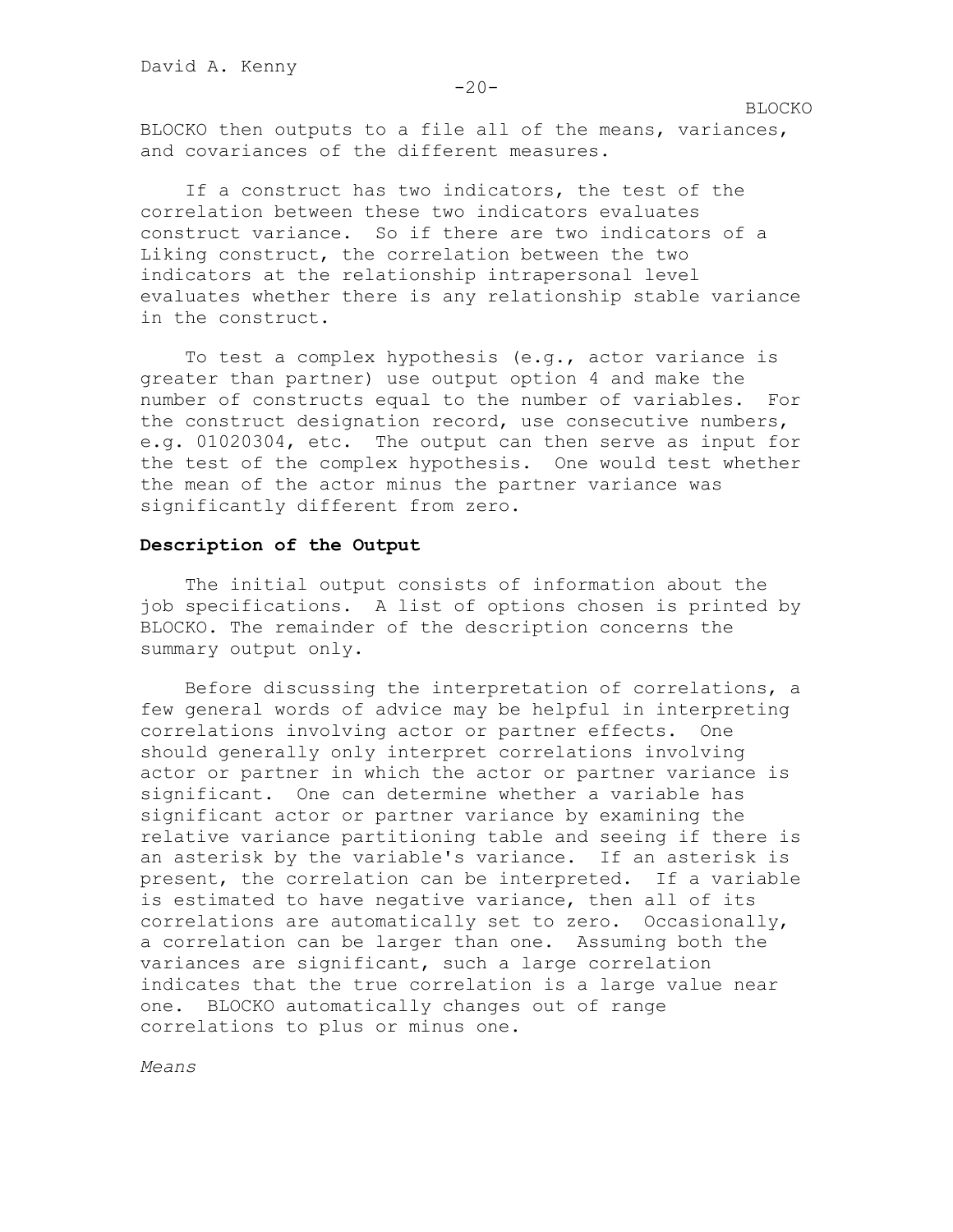The first set of output is the means of the dyadic variables, the self measures, and the personality variables, if there are any. If the asymmetric design is used, means of the dyadic variables are given for each subgroup. The mean for each of the self measures is tested to determine if it differs from the mean of dyadic variables. (Group is the unit of analysis.)

## *Variance Partitioning*

The program presents the actor, partner, and relationship variances for each variable. If a component has negative variance, it is set to zero. If the asymmetric design is used, there are two partitionings of variance.

Also outputted are the relative variances. A given variance component is divided by the sum of the other components. Again negative components are treated as zero. For both actor and partner variance, an asterisk indicates that the component is significantly greater than zero at the .05 level of statistical significance. All tests of variance components are one-tailed because variances in principle should not be negative. *The relationship variance must be nonnegative, and so it is not tested for significance.*

When the constructs' variances are partitioned, they are broken up into six sources. First, variance is divided into stable and unstable components. The stable and unstable components are divided into actor, partner, and relationship. Stable variance is variance that is consistent across indicators. Unstable variance is inconsistent variance. Unstable relationship variance corresponds to what was previously called error or occasion variance.

The reliabilities of the actor and partner effects are presented. They provide the user a sense as to whether one can meaningfully interpret actor and partner effects for a given variable. The reliability is a function of group size: the larger the group, the greater the reliability.

The program also outputs reciprocity correlations and self correlations for each variable. An asterisk by these correlations indicates that the correlation is statistically significant at the .05 level of significance (two-tailed). A question mark after the asterisk indicates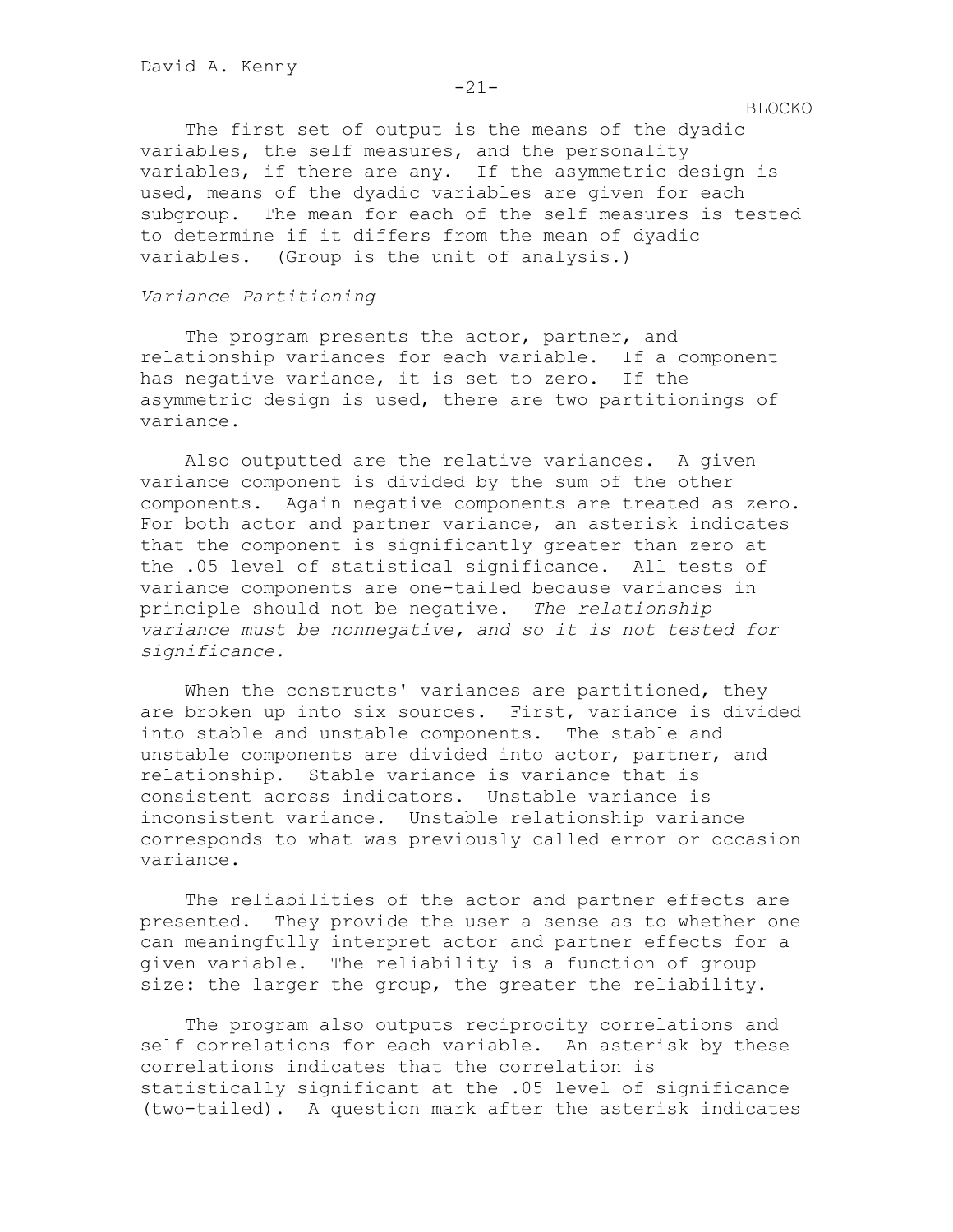that the correlation involves either an actor or partner effect that does not have statistically reliable variance. (It can happen that the numerator of the correlation is significant but the denominator is zero. In such a case, the correlation is outputted as zero and contains an asterisk and a question mark.)

If the user requests multivariate output a series of matrices follow. A brief description of each is provided. If the asymmetric block design is used, each matrix (except relationship interpersonal) is printed twice, once for each subgroup.

## *Actor by Actor*

For the actor-actor covariance matrix, the diagonal contains the actor variances. Off diagonal values are the actor-actor covariances. They are more easily interpreted by examining the actor-actor correlations. Say the actoractor correlation between peer ratings of intelligence and peer ratings of extroversion is .60. That would indicate that if a person has a high actor effect on ratings of intelligence (he or she sees others as intelligent), he or she would tend to have a high actor effect on ratings of extroversion (he or she sees others as extroverted).

### *Partner by Partner*

For the partner-partner covariance matrix the diagonal contains the partner variances. Off diagonal values are the partner-partner covariances. They are more easily interpreted by examining the partner-partner correlations. Say the partner-partner correlation between the variables of observer rated dominance and friendliness is .20. That would indicate that if a person has a high partner effect on dominance (that is, he or she elicits dominance from others), he or she would tend to have a somewhat high partner effect on friendliness (that is, he or she elicits friendliness from others).

#### *Actor (Row) by Partner (Column)*

One generally only examines the correlation matrix. The diagonal of the matrix gives the actor-partner correlation for a given variable. So if the variable is smiling, then a positive actor-partner correlation would indicate that, if a person tends to smile frequently, his or her partner tends to smile frequently. Unlike the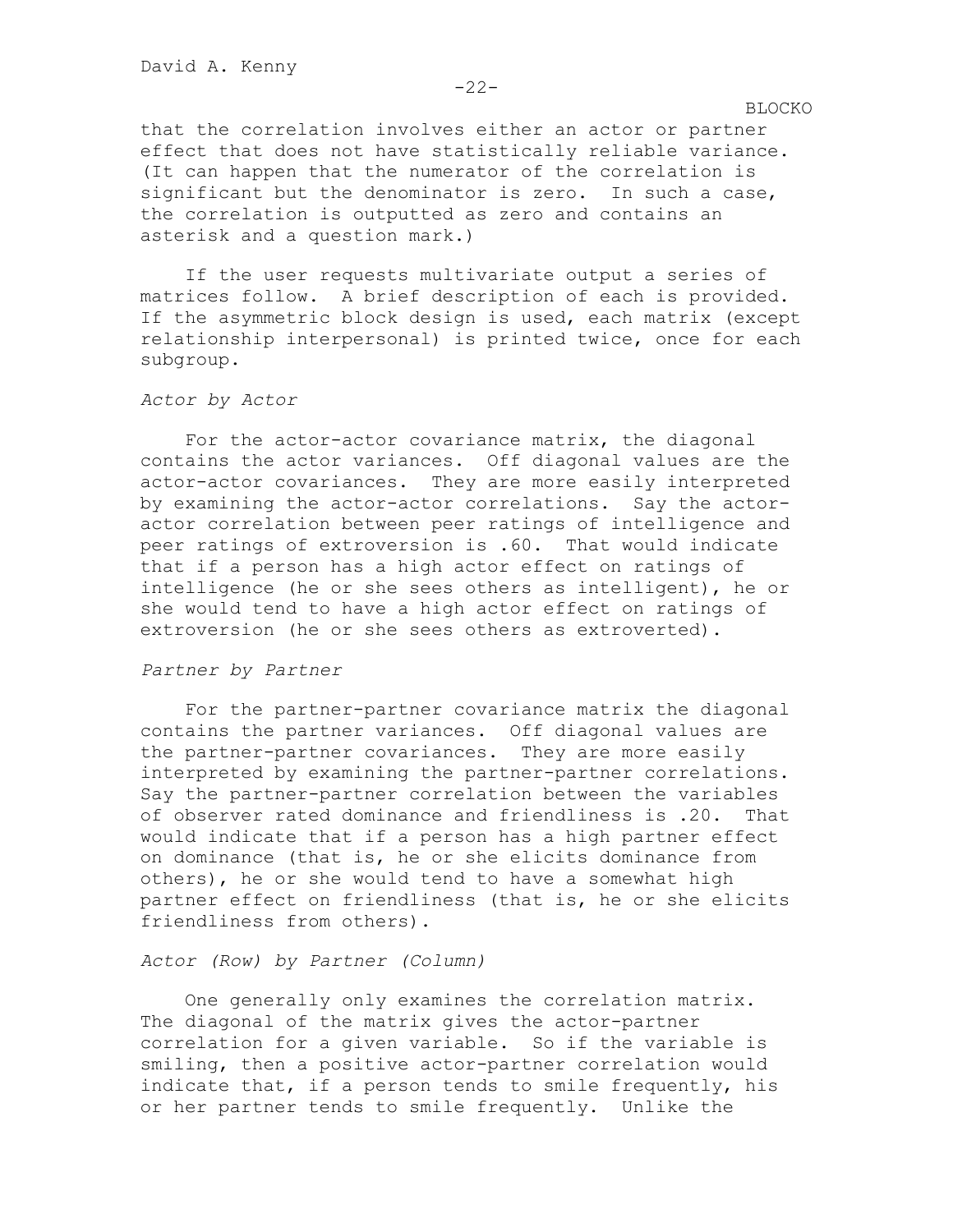previous two matrices, the actor-partner matrix is not symmetric. So, for variables X and Y, there is the actor X, partner Y correlation and the actor Y, partner X correlation. Actor forms the row of the matrix and partner the column. And so for the following matrix

 X Y X .4 .3 Y .1 .7

the actor  $X$ , partner Y correlation is .3 and the actor  $Y$ , partner X correlation is .1. (This matrix cannot be computed for the half-block design.)

# *Relationship-Intrapersonal*

The previous three matrices examine variables at the individual level. The next two matrices are at the dyadic level. Consider the relationship effect of A interacting with B. The relationship effect of A with B for one variable can be correlated with the relationship effect of A with B for a second variable. This would be an intrapersonal correlation because the same person is the actor in each variable. Additionally, the relationship effect of A with B for one variable can be correlated with the relationship effect of B with A for a second variable. This would be an interpersonal correlation because a different person is the actor in each variable. So there are two types of correlations at the dyadic level: intrapersonal and interpersonal.

## *Relationship-Interpersonal*

The diagonal of the relationship-interpersonal matrix gives the dyadic reciprocity. So if the variable is perceptions of friendliness and the diagonal element is - .3, then if A feels that B is friendly, then B tends to think that A is not friendly. The off diagonal elements, measure the correlations between relationship components in which the persons flip-flop as actor and partner. So for instance, the interpersonal relationship correlation between smiling and gazing assesses the amount of smiling of A with B with the amount of gazing of B with A. The intrapersonal relationship correlation between smiling and gazing assesses the amount of smiling of A with B with the amount of gazing of A with B.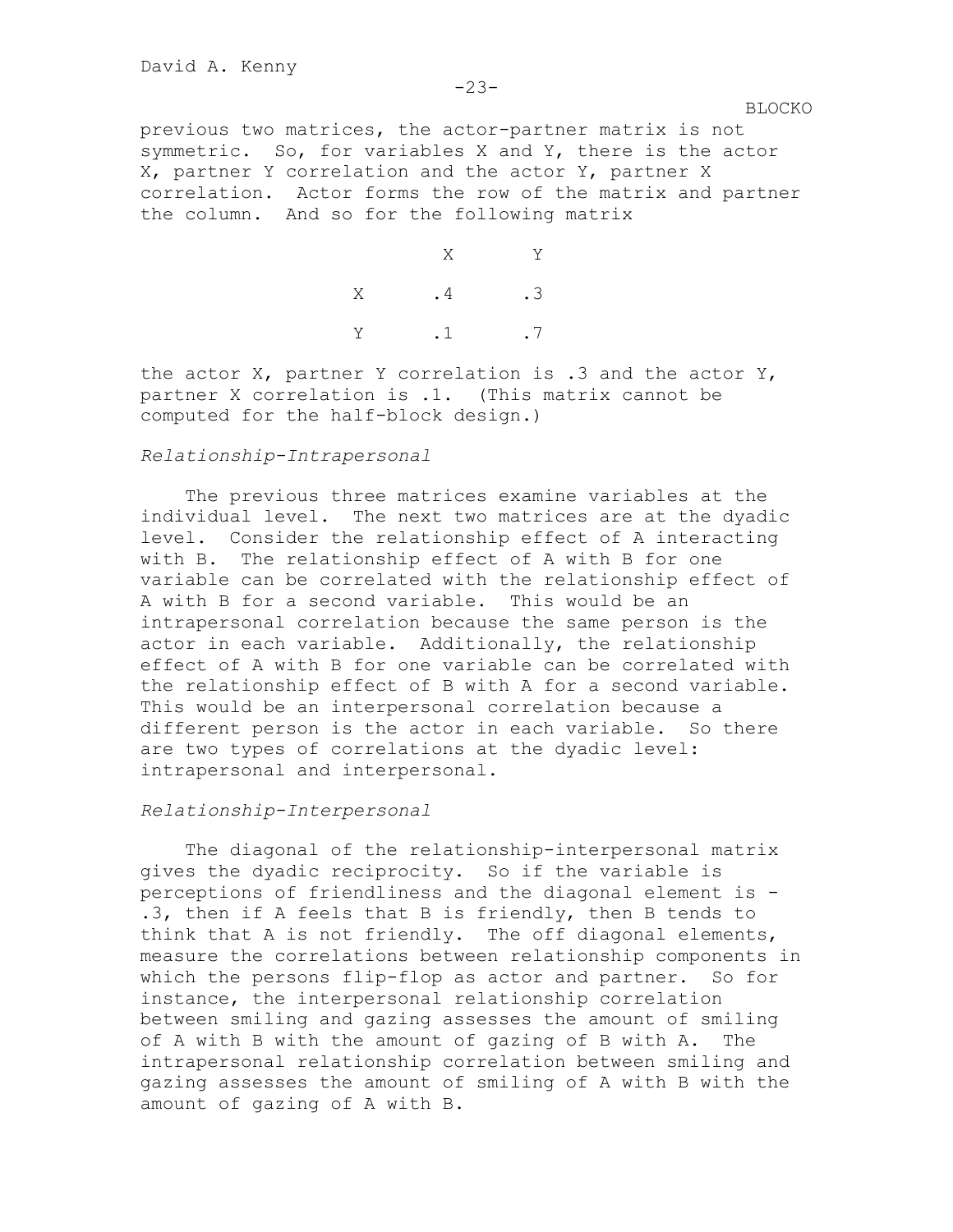If the design is asymmetric, then this is not a symmetric matrix. If the design is half block, this matrix cannot be computed.

# *Personality Variables by Personality Variables*

These are the ordinary correlations with the group means subtracted. So if there are two personality variables, say self monitoring and self consciousness, then a correlation between the two would be based on taking each person's self monitoring score and subtracting the group's mean on self monitoring and correlating it with the parallel score for self consciousness.

*Personality Variables (Row) by Actor (Column)*

These correlations state the association between an actor effect and a personality variable. For instance, do people who are high in self monitoring see others as more or less intelligent?

## *Personality Variables (Row) by Partner (Column)*

These correlations ask whether there is any association between a partner effect and a personality variable. For instance, are people who are high in self monitoring seen by others as more or less intelligent?

# *Self by Self*

These are the ordinary correlations with group mean subtracted. So if there are two self ratings, say intelligence and popularity, then a correlation between the two would be based on taking each person's self rating of intelligence and subtracting the group's mean and correlating it with the parallel score for self rating of popularity.

#### *Self by Self Adjusted*

This matrix is optional and can be requested by asking for technical output in column 16 of the problem record. There are two types of output here. First there are the regressions of the self measure on the actor and partner effects and then there is the adjusted covariance and correlation matrix. First is discussed the regressions. If self ratings do not differ from other ratings, then the person's actor and partner effect should emerge in the self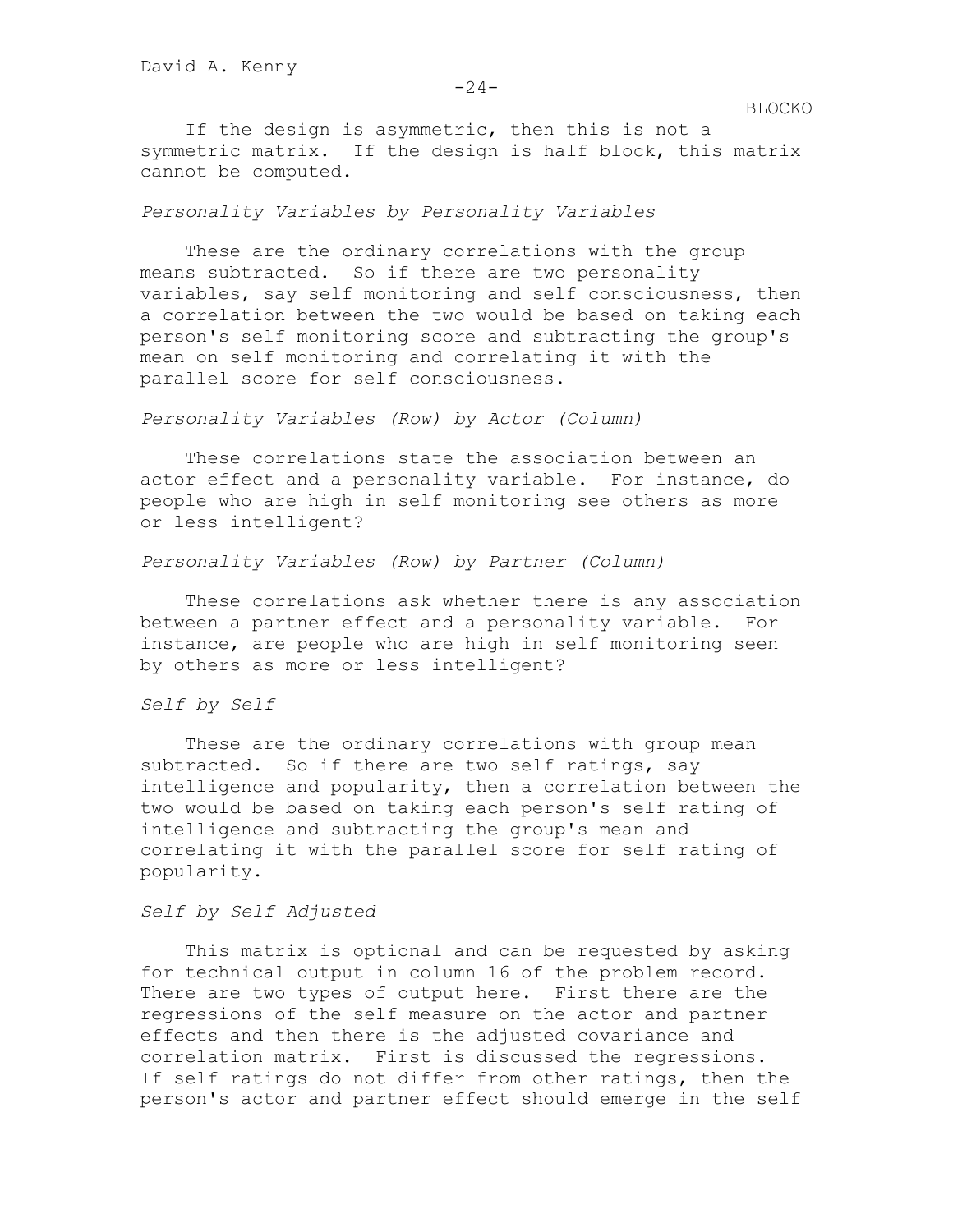measure. The regression coefficients should be equal to 1.0. To the extent that the coefficients are greater than 1.0, the component is more important when rating self; if less than 1.0, the component is less important when rating self. If it is zero, then the component is not present in self ratings. If it is negative, then it is present in self ratings but in the opposite direction. For instance, if the variable is the ratings of intelligence and the self-partner regression coefficient is negative, then a person whom peers feel is stupid, see him or herself as more intelligent.

After the regressions have been computed, the effects of actor and partner from the peer ratings are removed. The covariance and correlations matrices for the self ratings can be recomputed with adjustments made for the actor and partner effects. The diagonal of this matrix is in essence the self relationship variances and they can be compared to the relationship variances of the dyadic variables.

## *Self (Row) by Actor (Column)*

These correlations determine whether persons who have a high actor effect see themselves as high on the trait. For instance, in a study of peer ratings of social adjustment, the self actor correlation would ask whether persons who see others as adjusted see themselves as adjusted.

## *Self (Row) by Partner (Column)*

These correlations determine whether persons who have a high partner effect see themselves as high on the trait. For instance, in a study of peer ratings of social adjustment, the self-partner correlation would ask whether persons who are seen by their peers as adjusted see themselves as adjusted.

#### **Miscellaneous**

The measurement model used in BLOCKO presumes that the measures are parallel but means may vary. That is, all the indicators of a construct have equal loadings on the construct. Also correlated measurement error across a pair of constructs is assumed to be equal for all pairs of correlated indicators of the two constructs.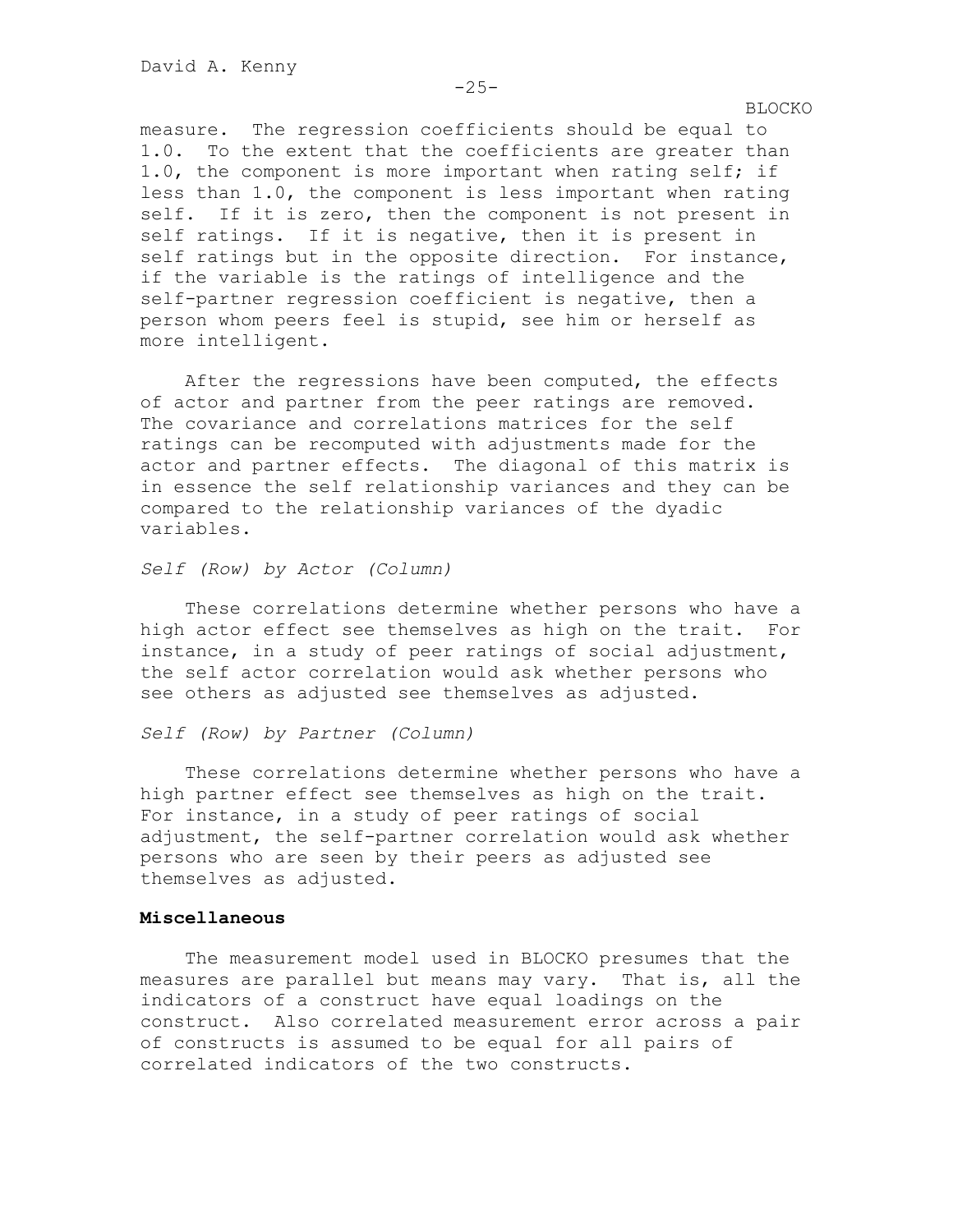Significance tests are not currently available for the constructs. Also tests of the self measures and the personality variables are only available for summaries across multiple groups.

# **Disclaimer and Availability**

Although every effort has been made to assure accuracy, there is no guarantee that all results are accurate. Please proceed with caution. In particular, the following have not been extensively tested:

> subgroups of unequal size, designs other than the symmetric block design, self measures, personality variables, significance tests with the above, deletion, reorder option, and constructs.

All results should be carefully scrutinized. Although we have successfully used this program, we cannot guarantee its complete accuracy.